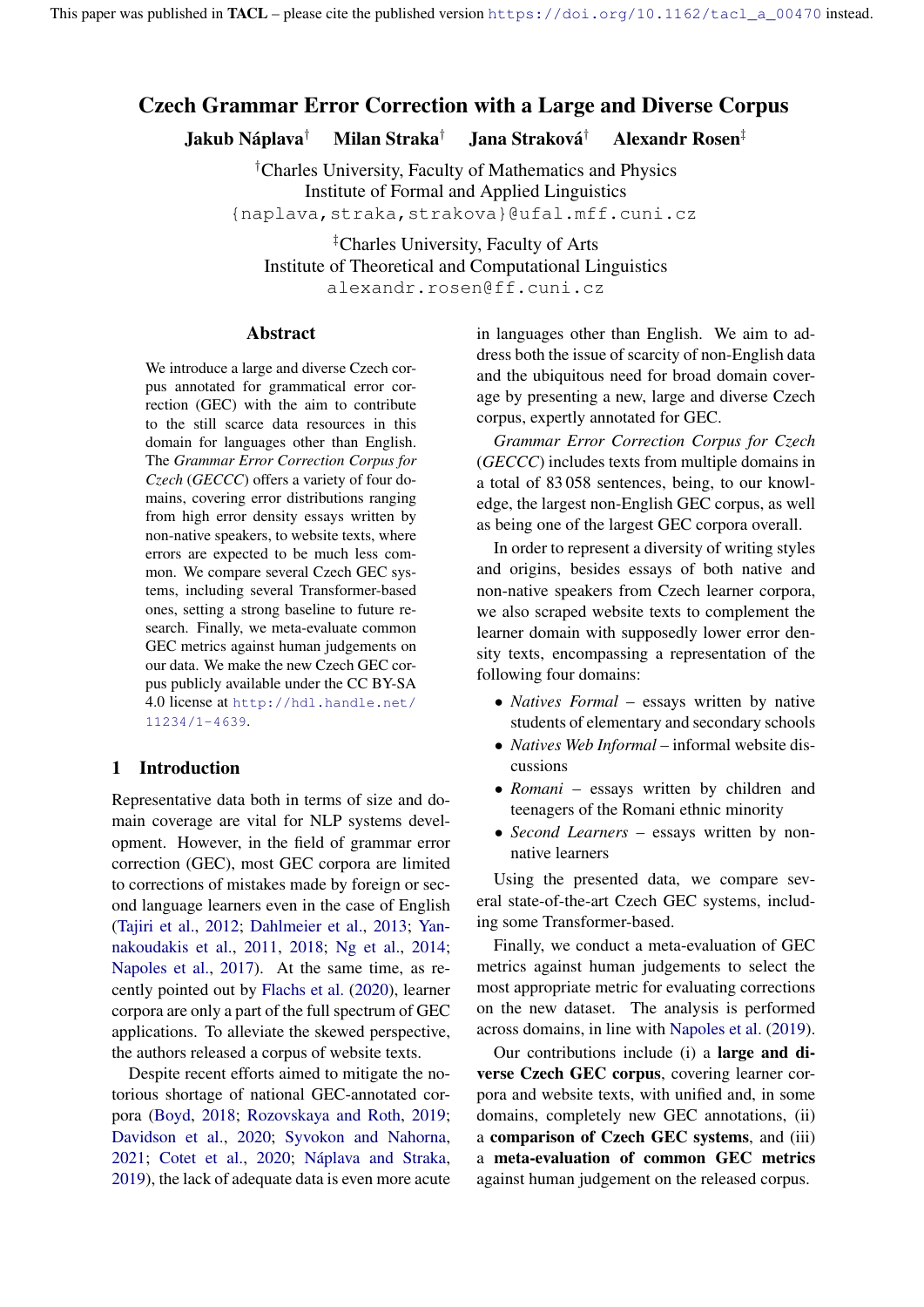### 2 Related Work

#### 2.1 Grammar Error Correction Corpora

Until recently, attention has been focused mostly on English, while GEC data resources for other languages were in short supply. Here we list a few examples of English GEC corpora, collected mostly within an English-as-a-second-language (ESL) paradigm. For a comparison of their relevant statistics see Table [1.](#page-2-0)

*Lang-8 Corpus of Learner English* [\(Tajiri et al.,](#page-15-0) [2012\)](#page-15-0) is a corpus of English language learner texts from the Lang-8 social networking system.

*NUCLE* [\(Dahlmeier et al.,](#page-12-0) [2013\)](#page-12-0) consists of essays written by undergraduate students of the National University of Singapore.

*FCE* [\(Yannakoudakis et al.,](#page-15-1) [2011\)](#page-15-1) includes short essays written by non-native learners for the Cambridge ESOL First Certificate in English.

*W&I+LOCNESS* is a union of two datasets, the *W&I (Write & Improve)* dataset [\(Yannakoudakis](#page-15-2) [et al.,](#page-15-2) [2018\)](#page-15-2) of non-native learners' essays, complemented by the *LOCNESS* corpus [\(Granger,](#page-13-2) [1998\)](#page-13-2), a collection of essays written by native English students.

The GEC error annotations for the learner corpora above were distributed with the BEA-2019 Shared Task on Grammatical Error Correction [\(Bryant et al.,](#page-11-1) [2019\)](#page-11-1).

The *CoNLL-2014* shared task test set [\(Ng et al.,](#page-14-0) [2014\)](#page-14-0) is often used for GEC systems evaluation. This small corpus consists of 50 essays written by 25 South-East Asian undergraduates.

*JFLEG* [\(Napoles et al.,](#page-14-1) [2017\)](#page-14-1) is another frequently used GEC corpus with fluency edits in addition to usual grammatical edits.

To broaden the restricted variety of domains, focused primarily on learner essays, a *CWEB* collection [\(Flachs et al.,](#page-12-1) [2020\)](#page-12-1) of website texts was recently released, aiming at contributing lower error density data.

*AESW* [\(Daudaravicius et al.,](#page-12-4) [2016\)](#page-12-4) is a large corpus of scientific writing (over 1M sentences), edited by professional editors.

Finally, [Napoles et al.](#page-13-1) [\(2019\)](#page-13-1) recently released *GMEG*, a corpus for the evaluation of GEC metrics across domains.

Grammatical error correction corpora for languages other than English are less common and – if available – usually limited in size and domain: German *Falko-MERLIN* [\(Boyd,](#page-11-0) [2018\)](#page-11-0), Russian *RULEC-GEC* [\(Rozovskaya and Roth,](#page-14-2) [2019\)](#page-14-2), Spanish *COWS-L2H* [\(Davidson et al.,](#page-12-2) [2020\)](#page-12-2), Ukrainian *UA-GEC* [\(Syvokon and Na](#page-15-3)[horna,](#page-15-3) [2021\)](#page-15-3) and Romanian *RONACC* [\(Cotet](#page-12-3) [et al.,](#page-12-3) [2020\)](#page-12-3).

To better account for multiple correction options, datasets often contain several reference sentences for each original noisy sentence in the test set, proposed by multiple annotators. As we can see in Table [1,](#page-2-0) the number of annotations typically ranges between 1 and 5 with an exception of the CoNLL14 test set, which – on top of the official 2 reference corrections – later received 10 annotations from [Bryant and Ng](#page-12-5) [\(2015\)](#page-12-5) and 8 alternative annotations from [Sakaguchi et al.](#page-14-3) [\(2016\)](#page-14-3).

### 2.2 Czech Learner Corpora

By the early 2010s, Czech was one of a few languages other than English to boast a series of learner corpora, compiled under the umbrella project *AKCES*, evoking the concept of *acquisition corpora* [\(Šebesta,](#page-15-4) [2010\)](#page-15-4).

The native section includes transcripts of handwritten essays (*SKRIPT 2012*) and classroom conversation (*SCHOLA 2010*) from elementary and secondary schools. Both have their counterparts documenting the Roma ethnolect of Czech:<sup>[1](#page-1-0)</sup> essays (*ROMi 2013*) and recordings and transcripts of dialogues (*ROMi 1.0*).[2](#page-1-1)

The non-native section goes by the name of *CzeSL*, the acronym of *Czech as the Second Language*. *CzeSL* consists of transcripts of short handwritten essays collected from non-native learners with various levels of proficiency and native languages, mostly students attending Czech language courses before or during their studies at a Czech

<span id="page-1-0"></span><sup>&</sup>lt;sup>1</sup>The Romani ethnolect of Czech is the result of contact with Romani as the linguistic substrate. To a lesser (and weakening) extent the ethnolect shows some influence of Slovak or even Hungarian, because most of its speakers have roots in Slovakia. The ethnolect can exhibit various specifics across all linguistic levels. However, nearly all of them are complementary with their colloquial or standard Czech counterparts. A short written text, devoid of phonological properties, may be hard to distinguish from texts written by learners without the Romani backround. The only striking exception are misspellings in contexts where the latter benefit from more exposure to written Czech. The typical example is the omission of word boundaries within phonological words, e.g. between a clitic and its host. In other respects, the pattern of error distribution in texts produced by ethnolect speakers is closer to native rather than foreign learners (Bořkovcová, [2007,](#page-11-2) [2017\)](#page-11-3).

<span id="page-1-1"></span><sup>2</sup>A more recent release *SKRIPT 2015* includes a balanced mix of essays from *SKRIPT 2012* and *ROMi 2013*. For more details and links see <http://utkl.ff.cuni.cz/akces/>.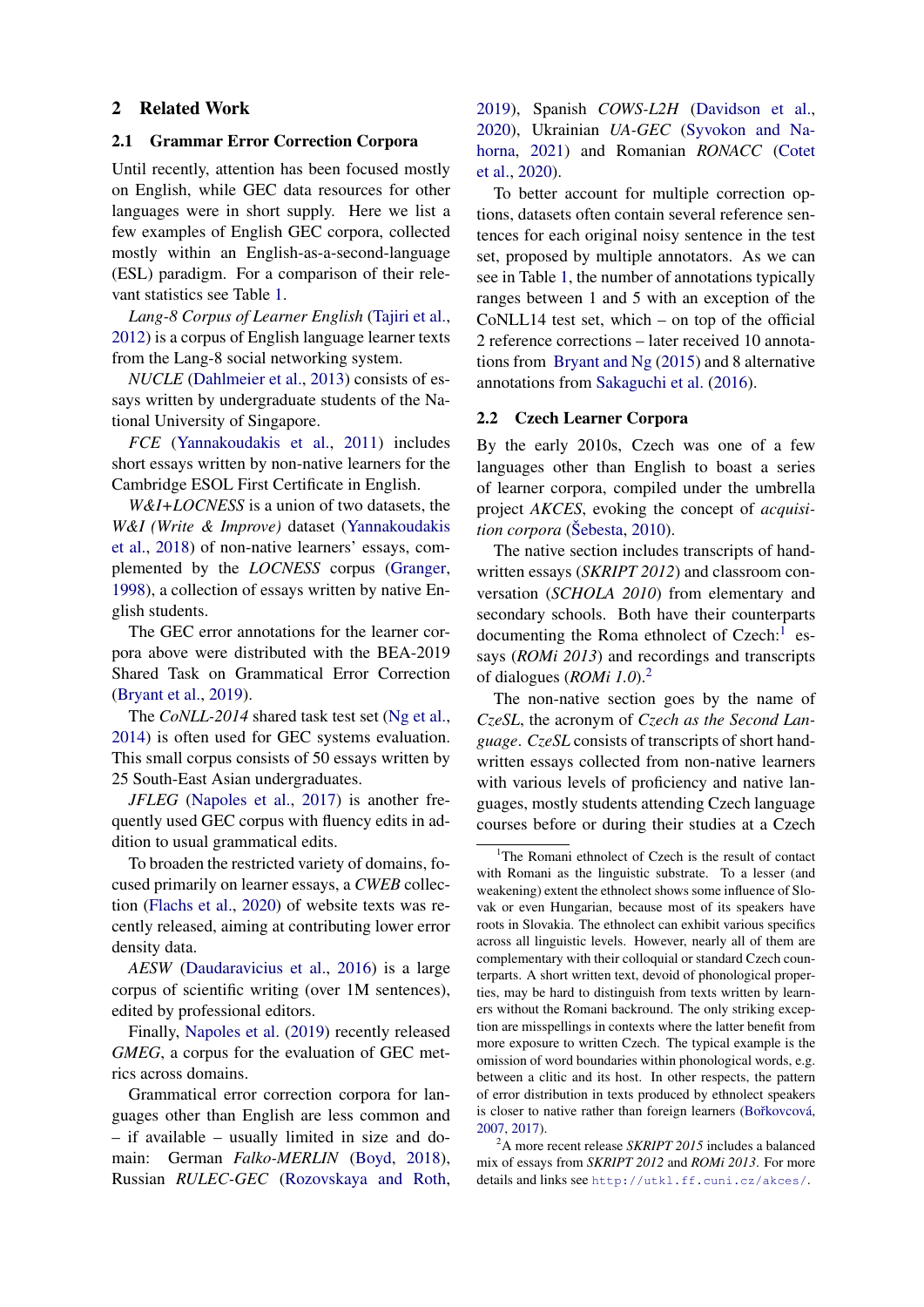<span id="page-2-0"></span>

| Language  | Corpus                 | Sentences Err. r. |               | Domain                                            | $#$ Refs.      |
|-----------|------------------------|-------------------|---------------|---------------------------------------------------|----------------|
|           | Lang-8                 | 1 147 451         | 14.1% SL      |                                                   | 1              |
|           | <b>NUCLE</b>           | 57 151            | $6.6\%$ SL    |                                                   |                |
|           | <b>FCE</b>             | 33 2 36           | $11.5\%$ SL   |                                                   |                |
| English   | W&I+LOCNESS            | 43 169            |               | 11.8% SL, native students                         | 5              |
|           | CoNLL-2014 test        | 1312              | $8.2\%$ SL    |                                                   | 2,10,8         |
|           | <b>JFLEG</b>           | 1511              |               | $- SL$                                            | 4              |
|           | <b>GMEG</b>            |                   |               | — web, formal articles, SL                        | 4              |
|           | <b>AESW</b>            | over 1M           |               | - scientific writing                              |                |
|           | <b>CWEB</b>            | 13.574            | $\sim$ 2% web |                                                   | 2              |
| Czech     | AKCES-GEC              |                   |               | 47 371 21.4% SL essays, Romani ethnolect of Czech | 2              |
| German    | <b>Falko-MERLIN</b>    | 24 077            |               | 16.8% SL essays                                   | 1              |
| Russian   | <b>RULEC-GEC</b>       | 12480             |               | 6.4% SL, heritage speakers                        | 1              |
| Spanish   | COWS-L2H               | 12 3 3 6          |               | SL, heritage speakers                             | $\overline{2}$ |
| Ukrainian | UA-GEC                 | 20715             |               | 7.1% natives/SL, translations and personal texts  | $\mathfrak{D}$ |
|           | Romanian <i>RONACC</i> | 10 1 19           |               | native speakers transcriptions                    |                |

Table 1: Comparison of GEC corpora in size, token error rate, domain and number of reference annotations in the test portion. SL = second language learners.

university. There are several releases of *CzeSL*, which differ mainly to what extent and how the texts are annotated [\(Rosen et al.,](#page-14-4)  $2020$ ).<sup>[3](#page-2-1)</sup>

More recently, hand-written essays have been transcribed and annotated in *TEITOK* [\(Janssen,](#page-13-3)  $2016$ ,<sup>[4](#page-2-2)</sup> a tool combining a number of corpus compilation, annotation and exploitation functionalities.

Learner Czech is also represented in *MERLIN*, a multilingual (German, Italian and Czech) corpus built in 2012–2014 from texts submitted as a part of tests for language proficiency levels [\(Boyd](#page-11-4) [et al.,](#page-11-4)  $2014$ ).<sup>[5](#page-2-3)</sup>

Finally, *AKCES-GEC* [\(Náplava and Straka,](#page-13-0) [2019\)](#page-13-0) is a GEC corpus for Czech created from the subset of the above mentioned *AKCES* resources [\(Šebesta,](#page-15-4) [2010\)](#page-15-4): the *CzeSL-man* corpus (non-native Czech learners with manual annotation) and a part of the *ROMi* corpus (speakers of the Romani ethnolect).

Compared to the *AKCES-GEC*, the new *GECCC* corpus contains much more data (47 371 sentences vs. 83 058 sentences, respectively), by extending data in the existing domains and also adding two new domains: essays written by native learners and website texts, making it the largest non-English GEC corpus and one of the largest GEC corpora overall.

### 3 Annotation

#### 3.1 Data Selection

We draw the original uncorrected data from the following Czech learner corpora or Czech websites:

- *Natives Formal* essays written by native students of elementary and secondary schools from the *SKRIPT 2012* learner corpus, compiled in the *AKCES* project
- *Natives Web Informal* newly annotated informal website discussions from Czech Facebook Dataset [\(Habernal et al.,](#page-13-4) [2013a](#page-13-4)[,b\)](#page-13-5) and Czech news site novinky.cz.
- *Romani* essays written by children and teenagers of the Romani ethnic minority from the *ROMi* corpus of the *AKCES* project and the *ROMi* section of the *AKCES-GEC* corpus
- *Second Learners* essays written by nonnative learners, from the *Foreigners* section of the *AKCES-GEC* corpus, and the *MERLIN* corpus

Since we draw our data from several Czech corpora originally created in different tools with different annotation schemes and instructions, we reannotated the errors in a unified manner for the entire development and test set and partially also

<span id="page-2-1"></span><sup>&</sup>lt;sup>3</sup>For a list of *CzeSL* corpora with their sizes and annotation details see <http://utkl.ff.cuni.cz/learncorp/>.

<span id="page-2-2"></span><sup>4</sup> <http://www.teitok.org>

<span id="page-2-3"></span><sup>5</sup> <https://www.merlin-platform.eu>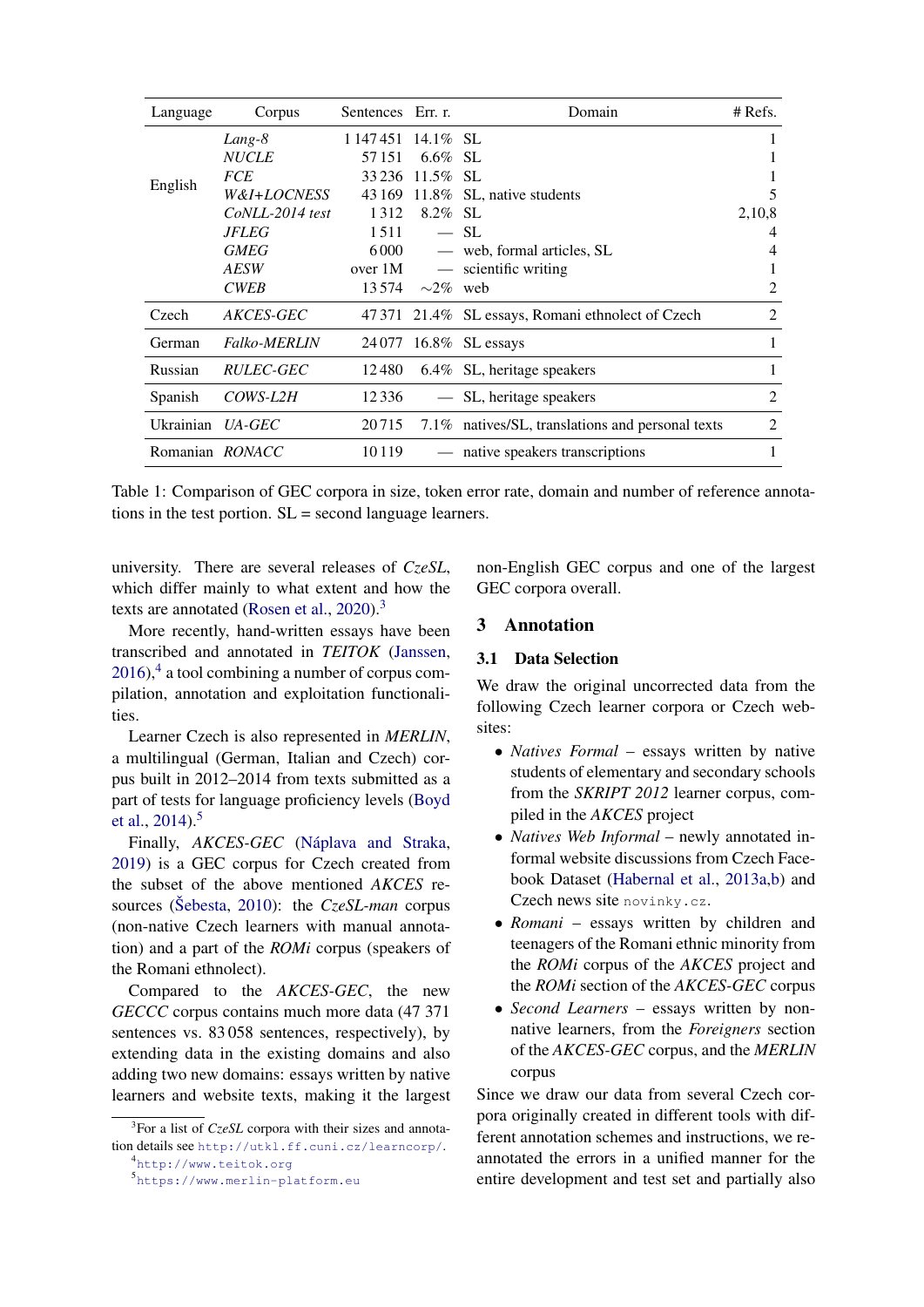<span id="page-3-0"></span>

| Dataset            | Documents | Selected |
|--------------------|-----------|----------|
| AKCES-GEC-test     | 188       | 188      |
| AKCES-GEC-dev      | 195       | 195      |
| <b>MERLIN</b>      | 441       | 385      |
| Novinky.cz         |           | 2695     |
| <b>Facebook</b>    | 10000     | 3850     |
| <b>SKRIPT 2012</b> | 394       | 167      |
| ROMi               | 1.529     | 218      |

Table 2: Data resources for the new Czech GEC corpus. The second column (Selected) shows the size of the selected subset from all available documents (first column, Documents).

for the training set.

The data split was carefully designed to maintain representativeness, coverage and backwards compatibility. Specifically, (i) test and development data contain roughly the same amount of annotated data from all domains, (ii) original *AKCES-GEC* dataset splits remain unchanged, (iii) additional available detailed annotations such as user proficiency level in *MERLIN* were leveraged to support the split balance. Overall, the main objective was to achieve a representative cover over development and testing data. Table [2](#page-3-0) presents the sizes of data resources in the number of documents. The first column (Documents) shows the number of all available documents collected in an initial scan. The second column (Selected) is a selected subset from the available documents, due to budgetary constraints and to achieve a representative sample over all domains and data portions. The relatively higher number of documents selected for the *Natives Web Informal* domain is due to its substantially shorter texts, yielding fewer sentences; also, we needed to populate this part of the corpus as a completely new domain with no previously annotated data.

To achieve more fine-grained balancing of the splits, we used additional metadata where available: user's proficiency levels and origin language from *MERLIN* and the age group from *AKCES*.

### 3.2 Preprocessing

De/tokenization is an important part of data preprocessing in grammar error correction. Some formats, such as the  $M^2$  format [\(Dahlmeier and Ng,](#page-12-6) [2012\)](#page-12-6), require tokenized formats to track and evaluate correction edits. On the other hand, detokenized text in its natural form is required for other

applications. We therefore release our corpus in two formats: a tokenized  $M^2$  format and detokenized format aligned at sentence, paragraph and document level. As part of our data is drawn from earlier, tokenized GEC corpora *AKCES-GEC* and *MERLIN*, this data had to be detokenized. A slightly modified Moses detokenizer<sup>[6](#page-3-1)</sup> is attached to the corpus. To tokenize the data for the  $M^2$  format, we use the UDPipe tokenizer [\(Straka et al.,](#page-15-5) [2016\)](#page-15-5).

### 3.3 Annotation

The test and development sets in all domains were annotated from scratch by five in-house expert an-notators,<sup>[7](#page-3-2)</sup> including re-annotations of the development and test data of the earlier GEC corpora to achieve a unified annotation style. All the test sentences were annotated by two annotators; one half of the development sentences received two annotations and the second half one annotation. The annotation process took about 350 hours in total.

The annotation instructions were unified across all domains: The corrected text must not contain any grammatical or spelling errors and should sound fluent. Fluency edits are allowed if the original is incoherent. The entire document was given as a context for the annotation. Annotators were instructed to remove too incomprehensible documents or those containing private information.

To keep the annotation process simple for the annotators, the sentences were annotated (corrected) in a text editor and postprocessed automatically to retrieve and categorize the GEC edits by the ERRor ANnotation Toolkit (ERRANT) [\(Bryant et al.,](#page-12-7) [2017\)](#page-12-7).

### 3.4 Train Data

The first source for the training data are the data from the *SKRIPT 2012*; the *MERLIN* corpus and the *AKCES-GEC* train set that were not annotated, thus containing original annotations. These data cover the *Natives Formal*, the *Romani* and the *Second Learners* domain. The second part of the training data are newly annotated data. Specifically, these are all *Natives Web Informal* data and also a small part in the *Second Learners* domain.

<span id="page-3-1"></span><sup>6</sup> [https://github.com/moses-smt/mosesdecoder/](https://github.com/moses-smt/mosesdecoder/blob/master/scripts/tokenizer/detokenizer.perl) [blob/master/scripts/tokenizer/detokenizer.](https://github.com/moses-smt/mosesdecoder/blob/master/scripts/tokenizer/detokenizer.perl) [perl](https://github.com/moses-smt/mosesdecoder/blob/master/scripts/tokenizer/detokenizer.perl)

<span id="page-3-2"></span> $7$ Our annotators are senior undergraduate students of humanities, regularly employed for various annotation efforts at our institute.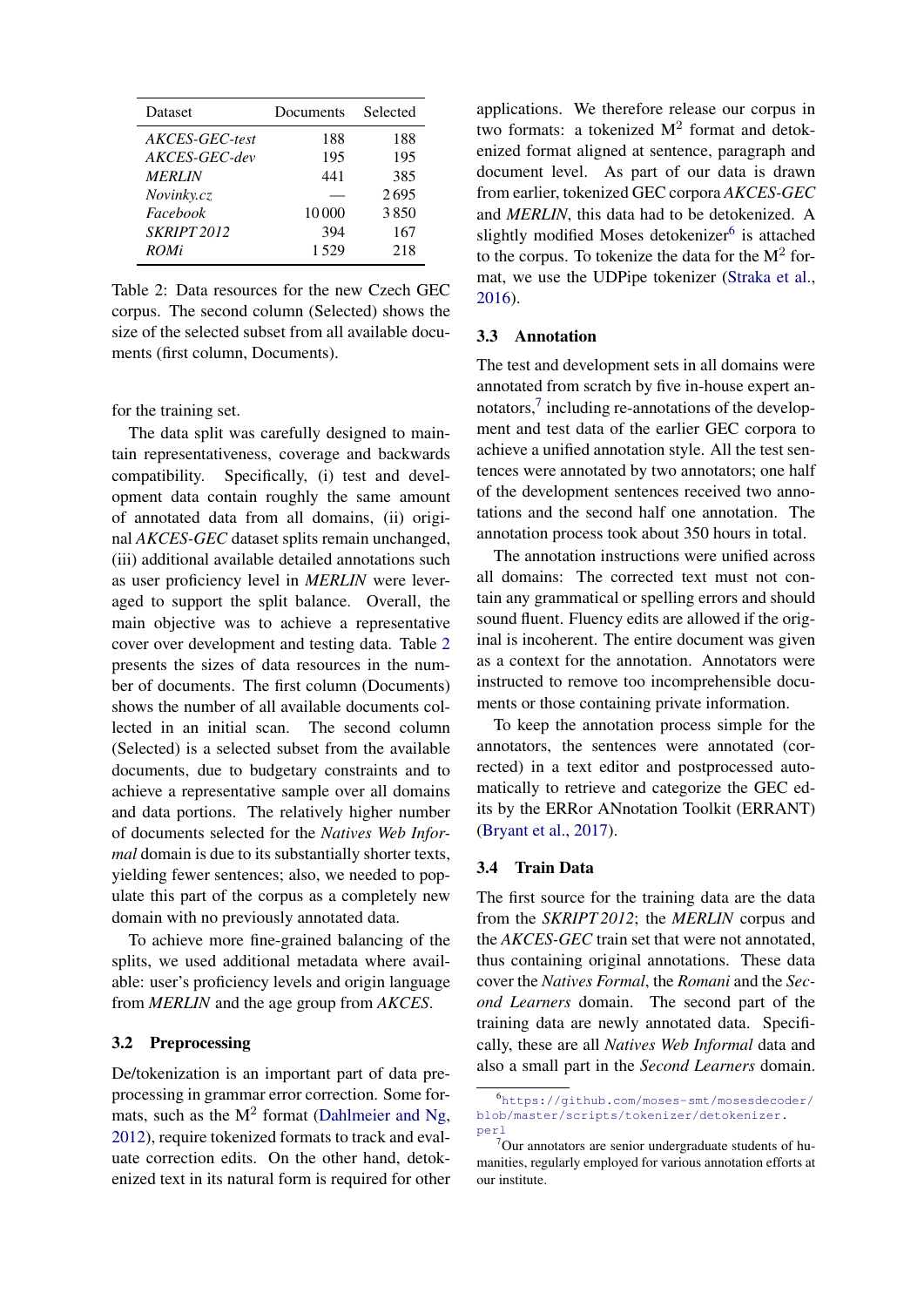All data in the training set were annotated with one annotation.

### 3.5 Corpus Alignment

The majority of models proposed for grammatical error correction operates over sentences. However, preliminary studies on document-level grammatical error correction recently appeared [\(Chol](#page-12-8)[lampatt et al.,](#page-12-8) [2019;](#page-12-8) [Yuan and Bryant,](#page-15-6) [2021\)](#page-15-6). The models were shown to benefit from larger context as certain errors such as errors in articles or tense choice do require larger context. To simplify future work with our dataset, we release three alignment levels: (i) sentence-level, (ii) paragraph-level and (iii) document-level. Given that the state-ofthe-art grammatical error correction systems still operate on sentence level despite the initial attempts with document-level systems, we perform model training and evaluation at the usual sentence  $level<sup>8</sup>$  $level<sup>8</sup>$  $level<sup>8</sup>$ 

#### 3.6 Inter-Annotator Agreement

As suggested by [Rozovskaya and Roth](#page-14-5) [\(2010\)](#page-14-5), followed later by [Rozovskaya and Roth](#page-14-2) [\(2019\)](#page-14-2) and [Syvokon and Nahorna](#page-15-3) [\(2021\)](#page-15-3), we evaluate inter-annotator agreement by asking a second annotator to judge the need for a correction in a sentence already annotated by someone else, in a single-blind setting as to the status of the sentence (corrected/uncorrected).[9](#page-4-1) Five annotators annotated the first pass and three annotators judged the sentence correctness in the second pass. In the second pass, each of the three annotators judged a disjoint set of 120 sentences. Table [3](#page-4-2) summarizes the inter-annotator agreement based on second-pass judgements: the numbers represent the percentage of sentences judged correct in the second pass.

Both the average and the standard deviation  $(82.96 \pm 12.12)$  of our inter-annotator agreement are similar to inter-annotator agreement measured on English ( $63 \pm 18.46$ , [Rozovskaya and Roth](#page-14-5) [2010\)](#page-14-5), Russian (80 $\pm$ 16.26, [Rozovskaya and Roth](#page-14-2) [2019\)](#page-14-2) and Ukrainian (69.5  $\pm$  7.78 [Syvokon and](#page-15-3) [Nahorna](#page-15-3) [2021\)](#page-15-3).

<span id="page-4-2"></span>

| First $\rightarrow$<br>Second $\downarrow$ | A <sub>1</sub> | A2    | A <sup>3</sup>    | A4          | A5          |
|--------------------------------------------|----------------|-------|-------------------|-------------|-------------|
| A <sub>1</sub>                             |                | 93.39 | 97.96 89.63 72.50 |             |             |
| A <sub>2</sub>                             | 84.43          |       | 95.91             | 90.18 78.15 |             |
| A <sup>3</sup>                             | 68.80          | 87.68 |                   |             | 79.39 57.50 |

Table 3: Inter-annotator agreement based on second-pass judgements: numbers represent percentage of sentences judged correct in second-pass proofreading. Five annotators annotated the first pass, three annotators judged the sentence correctness in the second pass.

#### 3.7 Error Type Analysis

To retrieve and categorize the correction edits from the erroneous-corrected sentence pairs, ER-Ror ANnotation Toolkit (ERRANT) [\(Bryant et al.,](#page-12-7) [2017\)](#page-12-7) was used. Inspired by [Boyd](#page-11-0) [\(2018\)](#page-11-0), we adapted the original English error types to the Czech language. For the resulting set see Table [4.](#page-5-0) The POS error types are based on the UD POS tags [\(Nivre et al.,](#page-14-6) [2020\)](#page-14-6) and may contain an optional *:INFL* subtype when the original and the corrected words share a common lemma. The word-order error type was extended by an optional *:SPELL* subtype to allow for capturing word order errors including words with minor spelling errors. The original orthography error type *ORTH* covering both errors in casing and whitespaces is now subtyped with *:WSPACE* and *:CASING* to better distinguish between the two phenomena. Finally, we add two error types specific to Czech: *DI-ACR* for errors in either missing or redundant diacritics and *QUOTATION* for wrongly used quotation marks. Two original error types remain unchanged: *MORPH*, indicating replacement of a token by another with the same lemma but different POS, and *SPELL*, indicating incorrect spelling.

For part-of-speech tagging and lemmatization we rely on UDPipe [\(Straka et al.,](#page-15-5)  $2016$ ).<sup>[10](#page-4-3)</sup> The word list for detecting spelling errors comes from MorfFlex (Hajič et al.,  $2020$ ).<sup>[11](#page-4-4)</sup>

We release the Czech ERRANT at [https://](https://github.com/ufal/errant_czech) [github.com/ufal/errant\\_czech](https://github.com/ufal/errant_czech). We assume that it is applicable to other languages with similar set of errors, especially Slavic languages, if lemmatizer, tagger and morphological dictionary are available.

<span id="page-4-0"></span><sup>&</sup>lt;sup>8</sup>Note that even if human evaluation in Section [5](#page-8-0) is performed on sentence-aligned data, human annotators process whole documents, and thus take the full context into account.

<span id="page-4-1"></span><sup>&</sup>lt;sup>9</sup>A sentence-level agreement on sentence correctness is generally preferred in GEC annotations to an exact interannotator match on token edits, since different series of corrections may possibly lead to a correct sentence [\(Bryant and](#page-12-5) [Ng,](#page-12-5) [2015\)](#page-12-5).

<span id="page-4-4"></span><span id="page-4-3"></span> $10$ Using the czech-pdt-ud-2.5-191206.udpipe model.

<sup>11</sup>We also use the *aggresive* variant of the stemmer from [https://research.variancia.com/czech\\_stemmer/](https://research.variancia.com/czech_stemmer/).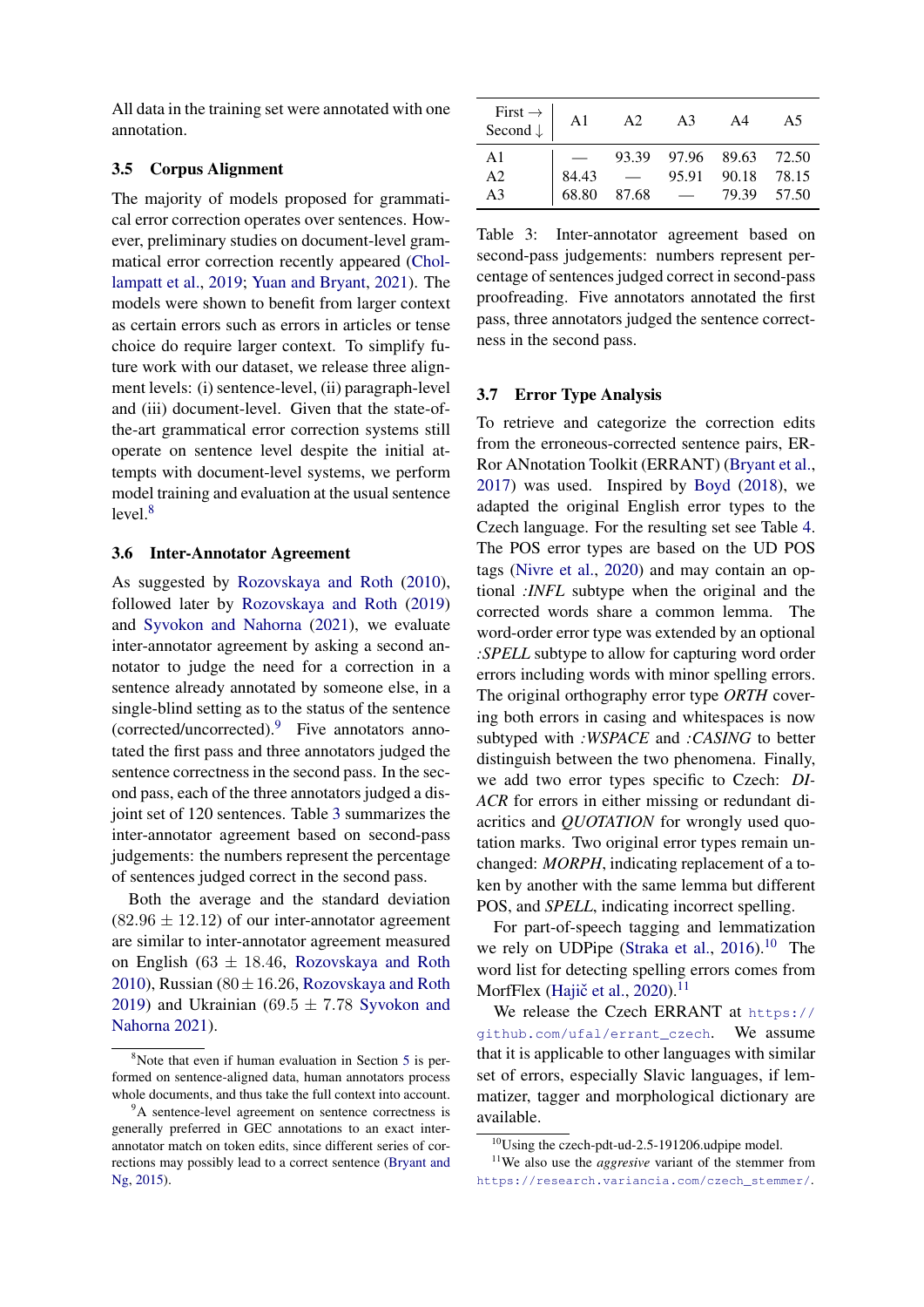<span id="page-5-1"></span>

Figure 1: Distribution of top-10 ERRANT error types per domain in the development set.

<span id="page-5-0"></span>

| Error Type       | Subtype | Example                                       |
|------------------|---------|-----------------------------------------------|
| POS(15)          |         | tažené $\rightarrow$ řízené                   |
|                  | ·INFL   | manželka $\rightarrow$ manželkou              |
| <b>MORPH</b>     |         | $maj \rightarrow maj$                         |
| ORTH             | :CASING | $\mu$ sa $\rightarrow$ USA                    |
|                  | :WSPACE | přes to $\rightarrow$ přesto                  |
| SPELL.           |         | $\omega$ chtnat $\rightarrow \omega$ chutnat  |
| <b>WO</b>        |         | plná jsou $\rightarrow$ jsou plná             |
|                  | :SPELL  | blískají zeleně $\rightarrow$ zeleně blýskají |
| <b>OUOTATION</b> |         | $" \rightarrow .$                             |
| <b>DIACR</b>     |         | tiskarna $\rightarrow$ tiskárna               |
| <b>OTHER</b>     |         | $sem \rightarrow jsem ho$                     |

Table 4: Czech ERRANT Error Types.

### 3.8 Final Dataset

The final corpus consists of 83 058 sentences and is distributed in two formats: the tokenized  $M^2$ format [\(Dahlmeier and Ng,](#page-12-6) [2012\)](#page-12-6) and the detokenized format with alignments at the sentence, paragraph and document levels. Although the detokenized format does not include correction edits, it does retain full information about the original spacing.

The statistics of the final dataset are presented in Table [5.](#page-6-0) The individual domains are balanced on the sentence level in the development and testing sets, each of them containing about 8 000 sentences. The number of paragraphs and documents varies: on average, the *Natives Web Informal* domain contains less than 2 sentences per document, while the *Natives Formal* domain more than 20.

As expected, the domains differ also in the error rate, i.e. the proportion of erroneous tokens (see Table [5\)](#page-6-0). The students' essays in the *Natives Formal* domain are almost 3 times less erroneous than any other domain, while in the *Romani* and *Second Learners* domain, approximately each 4-th token is incorrect.

Furthermore, the prevalence of error types differs for each individual domain. The 10 most common error types in each domain are presented in Figure [1.](#page-5-1) Overall, errors in punctuation (*PUNCT*) constitute the most common error type. They are the most common error in three domains, although their relative frequency varies. We further estimated that of these errors, 9% (*Natives Formal*) – 27% (*Natives Web Informal*) are uninteresting from the linguistic perspective, as they are only omissions of the sentence formal ending, probably purposeful in case of *Natives Web Informal.* The rest (75–91%) appears in a sentence, most of which (35–68% *Natives Formal*) is a misplaced comma: In Czech, syntactic status of finite clauses strictly determine the use of commas in the sentence. Finally, in 5–7% cases of all punctuation errors, a correction included joining two sentences or splitting a sentence into two sentences. Errors in either missing or wrongly used diacritics (*DIACR*), spelling errors (*SPELL*) and errors in orthography (*ORTH*) are also common, with varying frequency across domains.

Compared to the *AKCES-GEC* corpus, the *Grammar Error Correction Corpus for Czech* contains more than 3 times as many sentences in the development and test sets, more than 50% sentences in the training set and also two new domains.

To the best of our knowledge, the newly introduced *GECCC* dataset is the largest among GEC corpora in languages other than English and it is surpassed in size only by the English *Lang-8* and *AESW* datasets. With the exclusion of these two datasets, the *GECCC* dataset contains more sentences than any other GEC corpus currently known to us.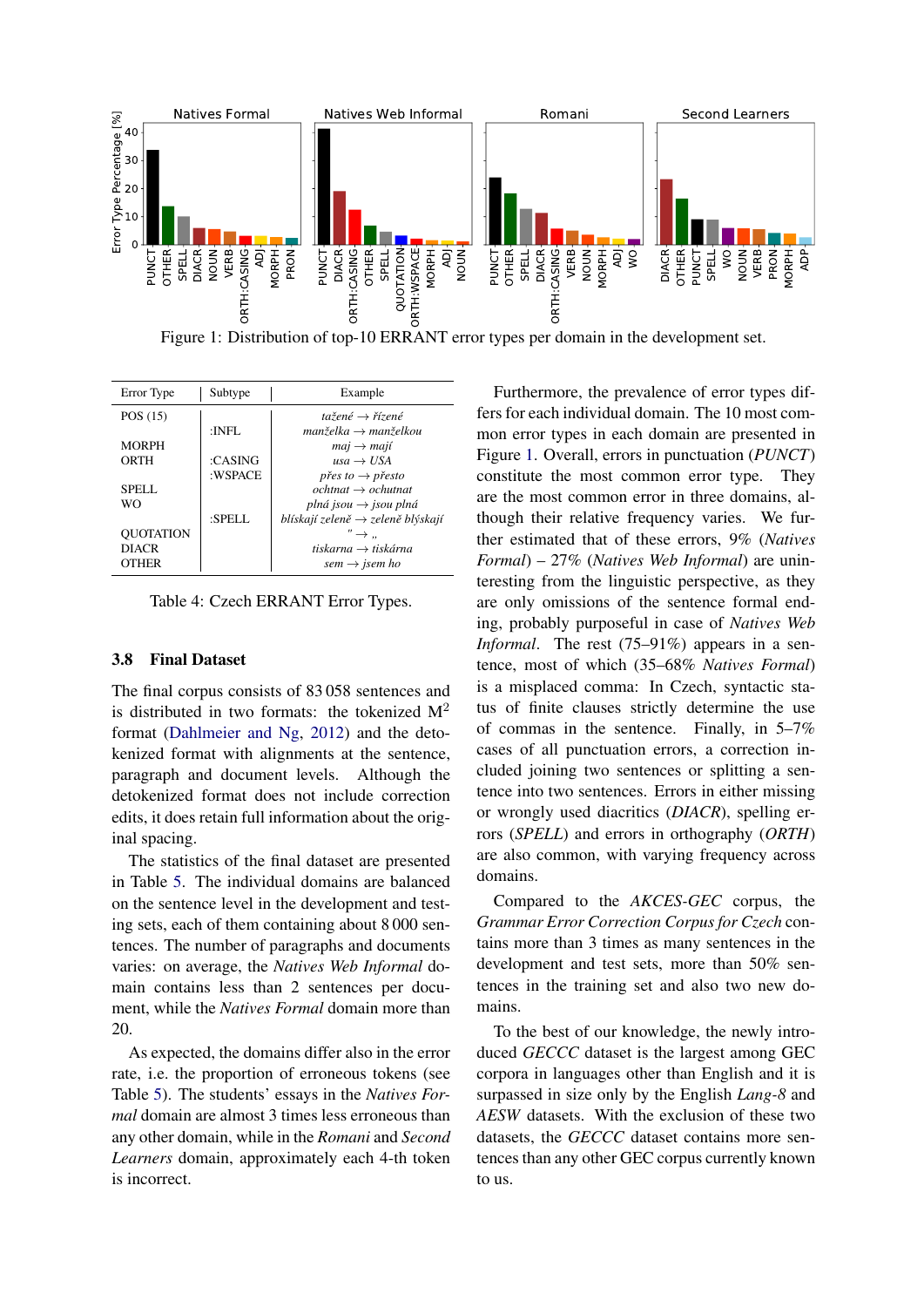<span id="page-6-0"></span>

|                        | Sentence-aligned<br>#sentences |         | Paragraph-aligned<br>#paragraphs |       |       | Doc-aligned<br>$#$ docs |         |       | <b>Error</b> Rate |        |
|------------------------|--------------------------------|---------|----------------------------------|-------|-------|-------------------------|---------|-------|-------------------|--------|
|                        | Train                          | Dev     | Test                             | Train | Dev   | Test                    | Train   | Dev   | Test              |        |
| <b>Natives Formal</b>  | 4060                           | 1952    | 1684                             | 1618  | 859   | 669                     | 227     | 87    | 76                | 5.81%  |
| Natives Web Informal   | 6977                           | 2465    | 2166                             | 3622  | 1 294 | 1 256                   | 3619    | 1 291 | 1 256             | 15.61% |
| Romani                 | 24824                          | 1 2 5 4 | 1 260                            | 9723  | 574   | 561                     | 3 2 4 7 | 173   | 169               | 26.21% |
| <b>Second Learners</b> | 30812                          | 2807    | 2797                             | 8781  | 865   | 756                     | 2050    | 167   | 170               | 25.16% |
| Total                  | 66 673                         | 8478    | 7907                             | 23744 | 3592  | 3 2 4 2                 | 9 1 4 3 | 1718  | 1671              | 18.19% |

Table 5: Corpus statistics at three alignment levels: sentence-aligned, paragraph-aligned and doc-aligned. Average Error rate was computed on the concatenation of development and test data in all three alignment levels.

### <span id="page-6-2"></span>4 Model

In this section, we describe five systems for automatic error correction in Czech and analyze their performance on the new dataset. Four of these systems represent previously published Czech work [\(Richter et al.,](#page-14-7) [2012;](#page-14-7) [Náplava and Straka,](#page-13-0) [2019;](#page-13-0) [Náplava et al.,](#page-13-7) [2021\)](#page-13-7) and one is our new implementation. The first system is a pre-neural approach, published and available for Czech [\(Richter](#page-14-7) [et al.,](#page-14-7) [2012\)](#page-14-7), included for historical reasons as a previously known and available Czech GEC tool; the following four systems represent the current state of the art in GEC: they are all neural network architectures based on Transformers, differing in the training procedure, training data or training objective. A comparison of systems, trained and evaluated on English, Czech, German and Russian, with state of the art is given in Table [6.](#page-7-0)

#### <span id="page-6-1"></span>4.1 Models

We experiment with the following models:

*Korektor* [\(Richter et al.,](#page-14-7) [2012\)](#page-14-7) is a pre-neural statistical spellchecker and (occasional) grammar checker. It uses the noisy channel approach with a candidate model that for each word suggests its variants up to a predefined edit distance. Internally, a Hidden Markov Model [\(Baum and Petrie,](#page-11-5) [1966\)](#page-11-5) is built. Its hidden states are the variants of words proposed by the candidate model, and the transition costs are determined from three N-gram language models built over word forms, lemmas and part-of-speech-tags. To find an optimal correction, Viterbi algorithm [\(Forney,](#page-12-9) [1973\)](#page-12-9) is used.

*Synthetic trained* [\(Náplava and Straka,](#page-13-0) [2019\)](#page-13-0) is a neural-based Transformer model that is trained to translate the original ungrammatical text to a well formed text. The original Transformer model [\(Vaswani et al.,](#page-15-7) [2017\)](#page-15-7) is regularised with an additional source and target word dropout and the training objective is modified to focus on tokens that should change [\(Grundkiewicz and Junczys-](#page-13-8)[Dowmunt,](#page-13-8) [2019\)](#page-13-8). As the amount of existing annotated data is small, an unsupervised approach with a spelling dictionary is used to generate a large amount of synthetic training data. The model is trained solely on these synthetic data.

*AKCES-GEC (AG) finetuned* [\(Náplava and](#page-13-0) [Straka,](#page-13-0) [2019\)](#page-13-0) is based on *Synthetic trained*, but finetunes its weights on a mixture of synthetic and authentic data from the *AKCES-GEC* corpus, i.e., on data from the *Romani* and *Second Learners* domains. See Table [6](#page-7-0) for comparison with state of the art in English, Czech, German and Russian.

*GECCC finetuned* uses the same architecture as *Synthetic trained*, but we finetune its weights on a mixture of synthetic and (much larger) authentic data from the newly released GECCC corpus. We use the official code of [Náplava and Straka](#page-13-0) [\(2019\)](#page-13-0) with the default settings and mix the synthetic and new authentic data in a ratio of 2:1.

*Joint GEC+NMT* [\(Náplava et al.,](#page-13-7) [2021\)](#page-13-7) is a Transformer model trained in a multi-task setting. It pursues two objectives: (i) to correct Czech and English texts; (ii) to translate the noised Czech texts into English texts and the noised English texts into Czech texts. The source data come from the *CzEng v2.0* corpus [\(Kocmi et al.,](#page-13-9) [2020\)](#page-13-9) and were noised using a statistical system Kazi-Text [\(Náplava et al.,](#page-13-7) [2021\)](#page-13-7) that tries to model several most frequently occurring errors such as diacritics, spelling or word ordering. The statistics of the Czech noise were estimated on the new training set, therefore, the system was indirectly trained also on data from *Natives Formal* and *Natives Web Informal* domains, unlike the *AG finetuned* sys-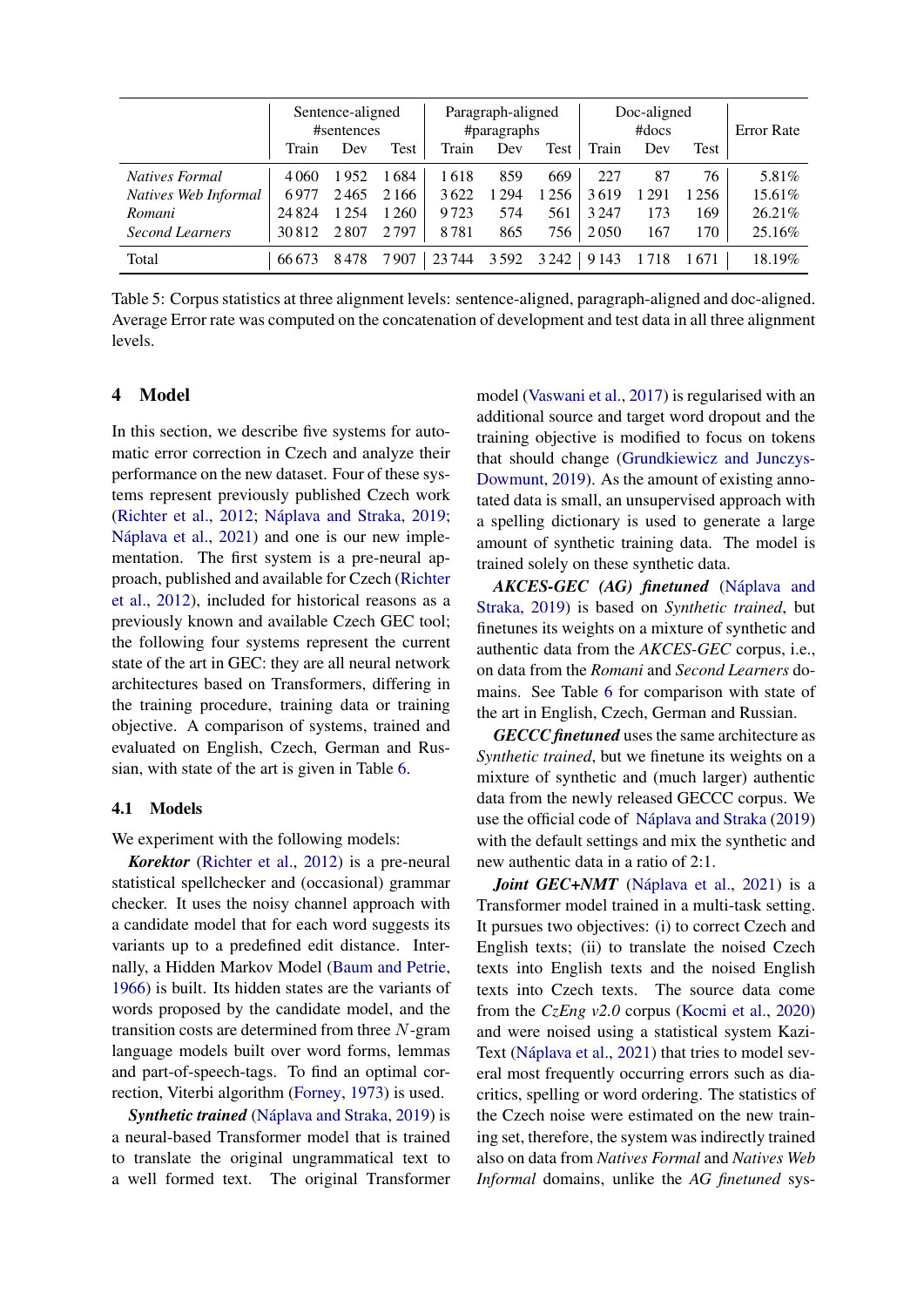<span id="page-7-0"></span>

|                            |        | English |          | Czech     | German       | Russian   |
|----------------------------|--------|---------|----------|-----------|--------------|-----------|
| System                     | Params | $W&I+L$ | CoNLL 14 | AKCES-GEC | Falko-Merlin | RULEC-GEC |
| Boyd (2018)                |        |         |          |           | 45.22        |           |
| Choe et al. (2019)         |        | 63.05   |          |           |              |           |
| Lichtarge et al. (2019)    |        |         | 56.8     |           |              |           |
| Lichtarge et al. (2020)    |        | 66.5    | 62.1     |           |              |           |
| Omelianchuk et al. (2020)  |        | 72.4    | 65.3     |           |              |           |
| Rothe et al. (2021) base   | 580M   | 60.2    | 54.10    | 71.88     | 69.21        | 26.24     |
| Rothe et al. $(2021)$ xxl  | 13B    | 69.83   | 65.65    | 83.15     | 75.96        | 51.62     |
| Rozovskaya and Roth (2019) |        |         |          |           |              | 21.00     |
| Xu et al. (2019)           |        | 63.94   | 60.90    |           |              |           |
| AG finetuned               | 210M   | 69.00   | 63.40    | 80.17     | 73.71        | 50.20     |

Table 6: Comparison of selected single-model systems on English (W&I+L, CoNLL-2014), Czech (AKCES-GEC), German (Falko-Merlin GEC) and Russian (RULEC-GEC) datasets. Our reimplementation of the *AG finetuned* model is from [Náplava and Straka](#page-13-0) [\(2019\)](#page-13-0). Note that models vastly differ in training/fine-tuning data and size (e.g., [Rothe et al.](#page-14-9) [\(2021\)](#page-14-9) *xxl* is 50 times larger than *AG finetuned*).

<span id="page-7-1"></span>

|                        |       | $M_{0.5}^2$ -score |       |       |       |      | Mean human score |      |      |      |
|------------------------|-------|--------------------|-------|-------|-------|------|------------------|------|------|------|
| System                 | NF    | <b>NWI</b>         | R     | SL    | Σ     | NF   | <b>NWI</b>       | R    | SL   | Σ    |
| Original               |       |                    |       |       |       | 8.47 | 7.99             | 7.76 | 7.18 | 7.61 |
| Korektor               | 28.99 | 31.51              | 46.77 | 55.93 | 45.09 | 8.26 | 7.60             | 7.90 | 7.55 | 7.63 |
| Synthetic trained      | 46.83 | 38.63              | 46.36 | 62.20 | 53.07 | 8.55 | 7.99             | 8.10 | 7.88 | 7.98 |
| AG finetuned           | 65.77 | 55.20              | 69.71 | 71.41 | 68.08 | 8.97 | 8.22             | 8.91 | 8.35 | 8.38 |
| <b>GECCC</b> finetuned | 72.50 | 71.09              | 72.23 | 73.21 | 72.96 | 9.19 | 8.72             | 8.91 | 8.67 | 8.74 |
| Joint GEC+NMT          | 68.14 | 66.64              | 65.21 | 70.43 | 67.40 | 9.06 | 8.37             | 8.69 | 8.19 | 8.35 |
| Reference              |       |                    |       |       |       | 9.58 | 9.48             | 9.60 | 9.63 | 9.57 |

Table 7: Mean score of human judgements and  $M_{0.5}^2$  score for each system in domains (NF = *Natives Formal*, NWI = *Natives Web Informal*,  $R =$  *Romani*,  $SL =$  *Second Learners*,  $\Sigma =$  whole dataset). All results in the whole dataset (the  $\Sigma$  column) are statistically significant with p-value  $\langle 0.001,$  except for the *AG finetuned* and *Joint GEC+NMT* systems, where the p-value is less than  $6.2\%$  for  $M_{0.5}^2$  score and less than 4.3% for human score, using the Monte Carlo permutation test with 10M samples and probability of error at most  $10^{-6}$  [\(Fay and Follmann,](#page-12-11) [2002;](#page-12-11) [Gandy,](#page-12-12) [2009\)](#page-12-12).

tem. The statistics of the English noise were estimated on *NUCLE* [\(Dahlmeier et al.,](#page-12-0) [2013\)](#page-12-0), *FCE* [\(Yannakoudakis et al.,](#page-15-1) [2011\)](#page-15-1) and *W&I+LOCNESS* [\(Yannakoudakis et al.,](#page-15-2) [2018;](#page-15-2) [Granger,](#page-13-2) [1998\)](#page-13-2).

### 4.2 Results and Analysis

Table [7](#page-7-1) summarizes the evaluation of the five grammar error correction systems (described in the previous Section [4.1\)](#page-6-1), evaluated with highestcorrelating and widely used metric, the  $M^2$  score with  $\beta = 0.5$ , denoted as  $M_{0.5}^2$  (left); and with human judgements (right). For the meta-evaluation of GEC metrics against human judgements, see the following Section [5.](#page-8-0)

Clearly, learning on GEC annotated data improves performance significantly, as evidenced by

a giant leap between the systems without GEC data (*Korektor*, *Synthetic trained*) and the systems trained on GEC data (*AG finetuned*, *GECCC finetuned* and *Joint GEC+NMT*). Further addition of GEC data volume and domains is statistically significantly better  $(p < 0.001)$ , as the only difference between *AG finetuned* and *GECCC finetuned* systems is that the former uses the *AKCES-GEC* corpus, while the latter is trained on larger and domain-richer *GECCC*. Access to larger data and more domains in the multi-task setting is useful (compare *Joint GEC+NMT* and *AG finetuned* on newly added *Natives Formal* and *Natives Web Informal* domains), although direct training seems superior (*GECCC finetuned* over *Joint GEC+NMT*).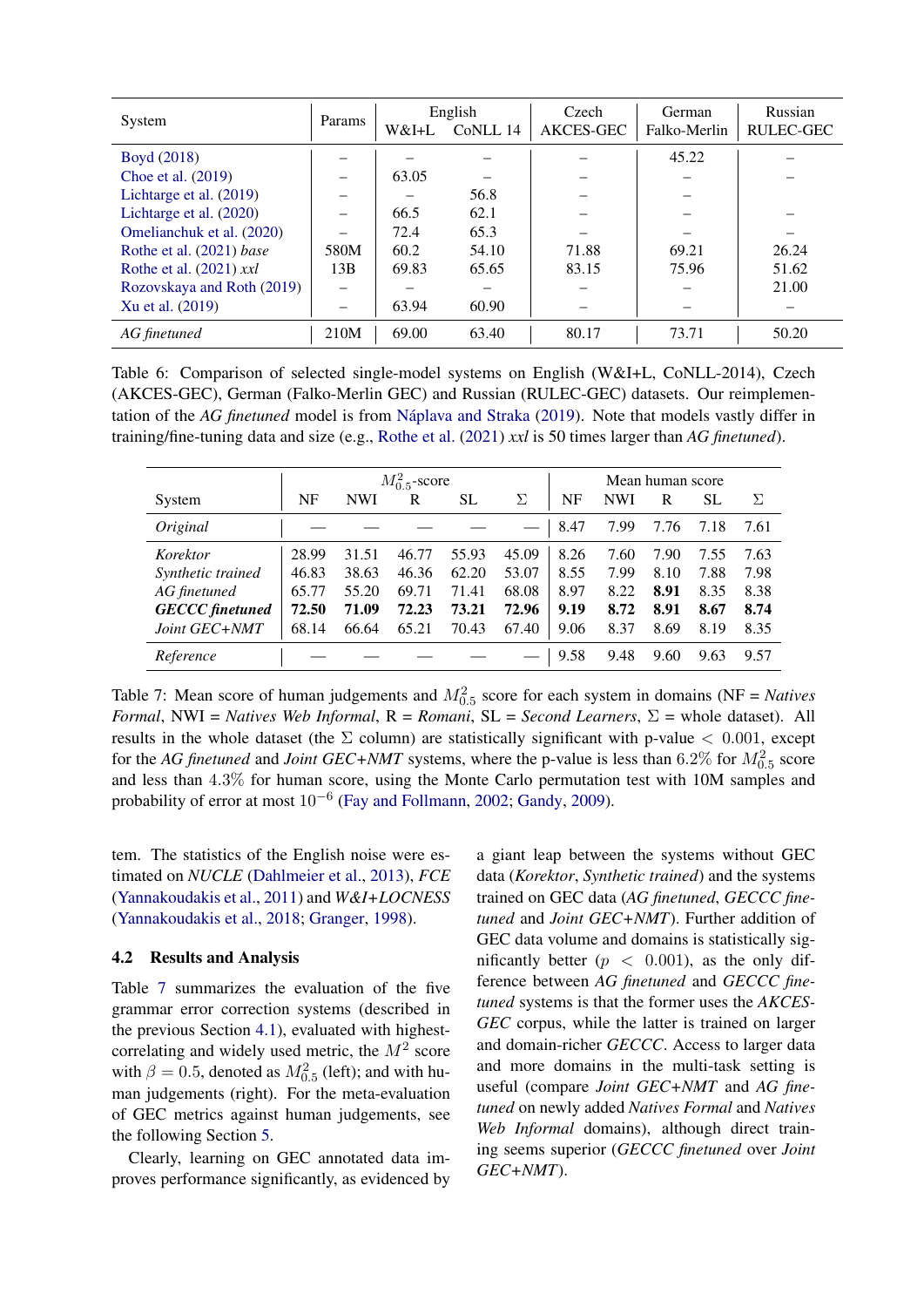<span id="page-8-1"></span>

| Error Type                | #       | P     | R     | $F_{0.5}$ |
|---------------------------|---------|-------|-------|-----------|
| <b>DIACR</b>              | 3617    | 86.84 | 88.77 | 87.22     |
| <b>MORPH</b>              | 610     | 73.58 | 55.91 | 69.20     |
| ORTH: CASING              | 1058    | 81.60 | 55.15 | 74.46     |
| <i><b>ORTH:WSPACE</b></i> | 385     | 64.44 | 74.36 | 66.21     |
| <b>OTHER</b>              | 3719    | 23.59 | 20.04 | 22.78     |
| POS                       | 2735    | 56.50 | 22.12 | 43.10     |
| POS: INFL                 | 1 2 7 6 | 74.47 | 48.22 | 67.16     |
| <b>PUNCT</b>              | 4709    | 71.42 | 61.17 | 69.10     |
| <b>OUOTATION</b>          | 223     | 89.44 | 61.06 | 81.83     |
| <b>SPELL</b>              | 1816    | 77.27 | 75.76 | 76.96     |
| WO                        | 662     | 60.00 | 29.89 | 49.94     |

Table 8: Analysis of *GECCC finetuned* model performance on individual error types. For this analysis, all POS-error types were merged into a single error type POS.

We further analyse the best model (*GECCC finetuned*) and inspect its performance with respect to individual error types. For simpler analysis, we grouped all POS-related errors into two error types: *POS* and *POS:INFL* for words which are erroneous only in inflection and share the same lemma with their correction.

As we can see in Table [8,](#page-8-1) the model is very good at correcting local errors in diacritics (*DIACR*), quotation (*QUOTATION*), spelling (*SPELL*) and casing (*ORTH:CASING*). Unsurprisingly, small changes are easier than longer edits: similarly, the system is better in inflection corrections (*POS:INFL*, words with the same lemma) than on *POS* (correction involves finding a word with a different lemma).

Should the word be split or joined with an adjacent word, the model does so with a relatively high success rate (*ORTH:WSPACE*). The model is also able to correctly reorder words (*WO*), but here its recall is rather low. The model performs worst on errors categorized as *OTHER*, which includes edits that often require rewriting larger pieces of text. Generally, the model has higher precision than recall, which suits the needs of standard GEC, where proposing a bad correction for a good text is worse than being inert to an existing error.

# <span id="page-8-0"></span>5 Meta-evaluation of Metrics

There are several automatic metrics used for evaluating system performance on GEC dataset, although it is not clear which of them is preferable in terms of high correlation with human judgements on our dataset.

The most popular GEC metrics are the Max-Match  $(M<sup>2</sup>)$  scorer [\(Dahlmeier and Ng,](#page-12-6) [2012\)](#page-12-6) and the ERRANT scorer [\(Bryant et al.,](#page-12-7) [2017\)](#page-12-7).

The MaxMatch  $(M<sup>2</sup>)$  scorer reports the F-score over the optimal phrasal alignment between a source sentence and a system hypothesis reaching the highest overlap with the gold standard annotation. It was used as the official metric for the CoNLL 2013 and 2014 Shared Tasks [\(Ng](#page-14-10) [et al.,](#page-14-10) [2013,](#page-14-10) [2014\)](#page-14-0) and is also used on various other datasets such as the German *Falko-MERLIN GEC* [\(Boyd,](#page-11-0) [2018\)](#page-11-0) or Russian *RULEC-GEC* [\(Ro](#page-14-2)[zovskaya and Roth,](#page-14-2) [2019\)](#page-14-2).

The ERRANT scorer was used as the official metric of the recent Building Educational Application 2019 Shared Task on GEC [\(Bryant et al.,](#page-11-1) [2019\)](#page-11-1). The ERRANT scorer also contains a set of rules operating over a set of linguistic annotations to construct the alignment and extract individual edits.

Other popular automatic metrics are the General Language Evaluation Understanding (GLEU) metric [\(Napoles et al.,](#page-13-12) [2015\)](#page-13-12), that additionally measures text fluency, and I-Measure [\(Felice and](#page-12-13) [Briscoe,](#page-12-13) [2015\)](#page-12-13), that calculates weighted accuracy of both error detection and correction.

#### 5.1 Human Judgements Annotation

In order to evaluate the correlation of several GEC metrics with human judgements, we collected annotations of the original erroneous sentences, the manually corrected gold references and automatic corrections made by five GEC systems described in Section [4.](#page-6-2) We used the hybrid *partial ranking with scalars* [\(Sakaguchi and Van Durme,](#page-14-11) [2018\)](#page-14-11), in which the annotators judged the sentences on a scale  $0-10$  (from ungrammatical to correct).<sup>[12](#page-8-2)</sup> The sentences were evaluated with respect to the context of the document. In total, three annotators judged 1 100 documents, sampled from the test set comprising about 4 300 original sentences and about 15 500 unique corrected variants and gold references of the sentences. The annotators annotated 127 documents jointly and the rest was annotated by a single annotator. This annotation process took about 170 hours. Together with the

<span id="page-8-2"></span><sup>&</sup>lt;sup>12</sup>Recent works [\(Sakaguchi and Van Durme,](#page-14-11) [2018;](#page-14-11) [Novikova et al.,](#page-14-12) [2018\)](#page-14-12) both found partial ranking with scalars to be more reliable than direct assessment framework used by WMT [\(Bojar et al.,](#page-11-6) [2016\)](#page-11-6) and earlier GEC evaluation approaches [\(Grundkiewicz et al.,](#page-13-13) [2015;](#page-13-13) [Napoles et al.,](#page-13-12) [2015\)](#page-13-12).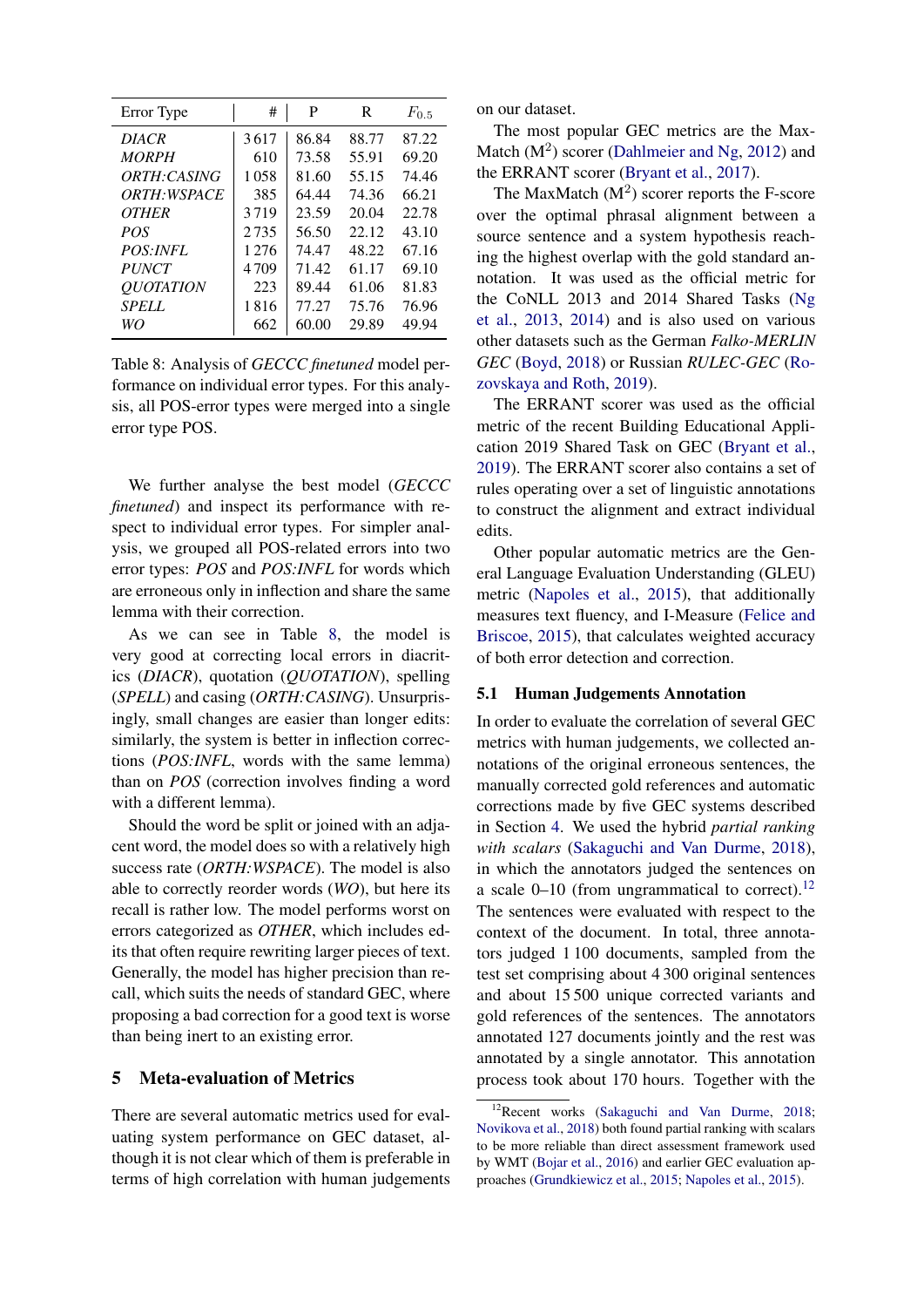<span id="page-9-0"></span>

|                        |       | Sentence level | System level |       |  |
|------------------------|-------|----------------|--------------|-------|--|
| Domain                 | r     | $\rho$         | r            |       |  |
| <b>Natives Formal</b>  | 87.13 | 88.76          | 92.01        | 92.52 |  |
| Natives Web Inf.       | 80.23 | 81.47          | 95.33        | 91.80 |  |
| Romani                 | 86.57 | 86.57          | 88.73        | 85.90 |  |
| <b>Second Learners</b> | 78.50 | 79.97          | 96.50        | 97.23 |  |
| <b>Whole Dataset</b>   | 79.07 | 80.40          | 96.11        | 95.54 |  |

Table 9: Human judgements agreement: Pearson  $(r)$  and Spearman  $(\rho)$  mean correlation between 3 human judgements of 5 sentence versions at sentence- and system-level.

model training, data preparation and management of the annotation process, our rough estimation is about 300+ man-hours for the correlation analysis per corpus (language).

#### <span id="page-9-1"></span>5.2 Agreement in Human Judgements

For the agreement in human judgements, we report the *Pearson correlation* and *Spearman's rank correlation coefficient* between 3 human judgements of 5 automatic sentence corrections at the system- and sentence-level. At the *sentence level*, the correlation of the judgements about the 5 sentence corrections is calculated for each sentence and each pair of the three annotators. The final sentence-level annotator agreement is the mean of these values over all sentences.

At the *system level*, the annotators' judgements for each system are averaged over the sentences, and the correlation of these averaged judgements is computed for each pair of the three annotators. In order to obtain smoother estimates (especially for Spearman's  $\rho$ ), we utilize bootstrap resampling with 100 samples of a test set.

The human judgements agreement across domains is shown in Table [9.](#page-9-0) On the sentence level, the human judgements correlation is high on the least erroneous domain *Natives Formal*, implying that it is easier to judge the corrections in a low error density setting, and it is more difficult in high error density domains, such as *Romani* and *Second Learners* (compare error rates in Table [5\)](#page-6-0).

#### 5.3 Metrics Correlations with Judgements

Following [Napoles et al.](#page-13-1) [\(2019\)](#page-13-1), we provide a meta-evaluation of the following common GEC metrics robustness on our corpus:

- MaxMatch  $(M<sup>2</sup>)$  [\(Dahlmeier and Ng,](#page-12-6) [2012\)](#page-12-6)
- ERRANT [\(Bryant et al.,](#page-12-7) [2017\)](#page-12-7)
- GLEU [\(Napoles et al.,](#page-13-12) [2015\)](#page-13-12)
- I-measure [\(Felice and Briscoe,](#page-12-13) [2015\)](#page-12-13)

Moreover, we vary the proportion of recall and precision, ranging from 0 to 2.0 for  $M^2$ -scorer and ERRANT, as [Grundkiewicz et al.](#page-13-13) [\(2015\)](#page-13-13) report that the standard choice of considering precision two times as important as recall may be suboptimal.

While we considered both sentence-level and system-level evaluation in Section [5.2,](#page-9-1) the automatic metrics should by design be used on a whole corpus, leaving us with only system-level evaluation. Given that the GEC systems perform differently on the individual domains (as indicated by Table [7\)](#page-7-1), we perform the correlation computation on each domain separately and report the average.

For a given domain and metric, we compute the correlation between the automatic metric evaluations of the five systems on one side and the (average of) human judgements on the other side. In order to obtain a smoother estimate of Spearman's  $\rho$  and also to estimate standard deviations, we employ bootstrap resampling again, with 100 samples.

The results are presented in Table [10.](#page-10-0) While Spearman's  $\rho$  has more straightforward interpretation, it also has a much higher variance, because it harshly penalizes the differences in the ranking of systems with similar performance (namely *AG finetuned* and *Joint GEC+NMT* in our case). This fact has previously been observed by Macháček [and Bojar](#page-13-14) [\(2013\)](#page-13-14).

Therefore, we choose the most suitable GEC metric for our *GECCC* dataset according to Pearson r, which implies that  $M_{0.5}^2$  and ERRANT<sub>0.5</sub> are the metrics most correlating with human judgements. Of those two, we prefer the  $M_{0.5}^2$ score, not due to its marginal superiority in correlation (Table [10\)](#page-10-0), but rather because it is much more language-agnostic compared to ERRANT, which requires a POS tagger, lemmatizer, morphological dictionary and language-specific rules.

Our results confirm that both  $M^2$ -scorer and ERRANT with  $\beta = 0.5$  (chosen only by intuition for the CoNLL 2014 Shared task; [Ng et al.,](#page-14-0) [2014\)](#page-14-0) correlate much better with human judgements, compared to  $\beta = 0.2$  and  $\beta = 1$ . The detailed plots of correlations of  $M_{\beta}^2$  score and ERRANT<sub>β</sub> score with human judgements for  $\beta$ ranging between 0 and 2, presented in Figure [2,](#page-10-1)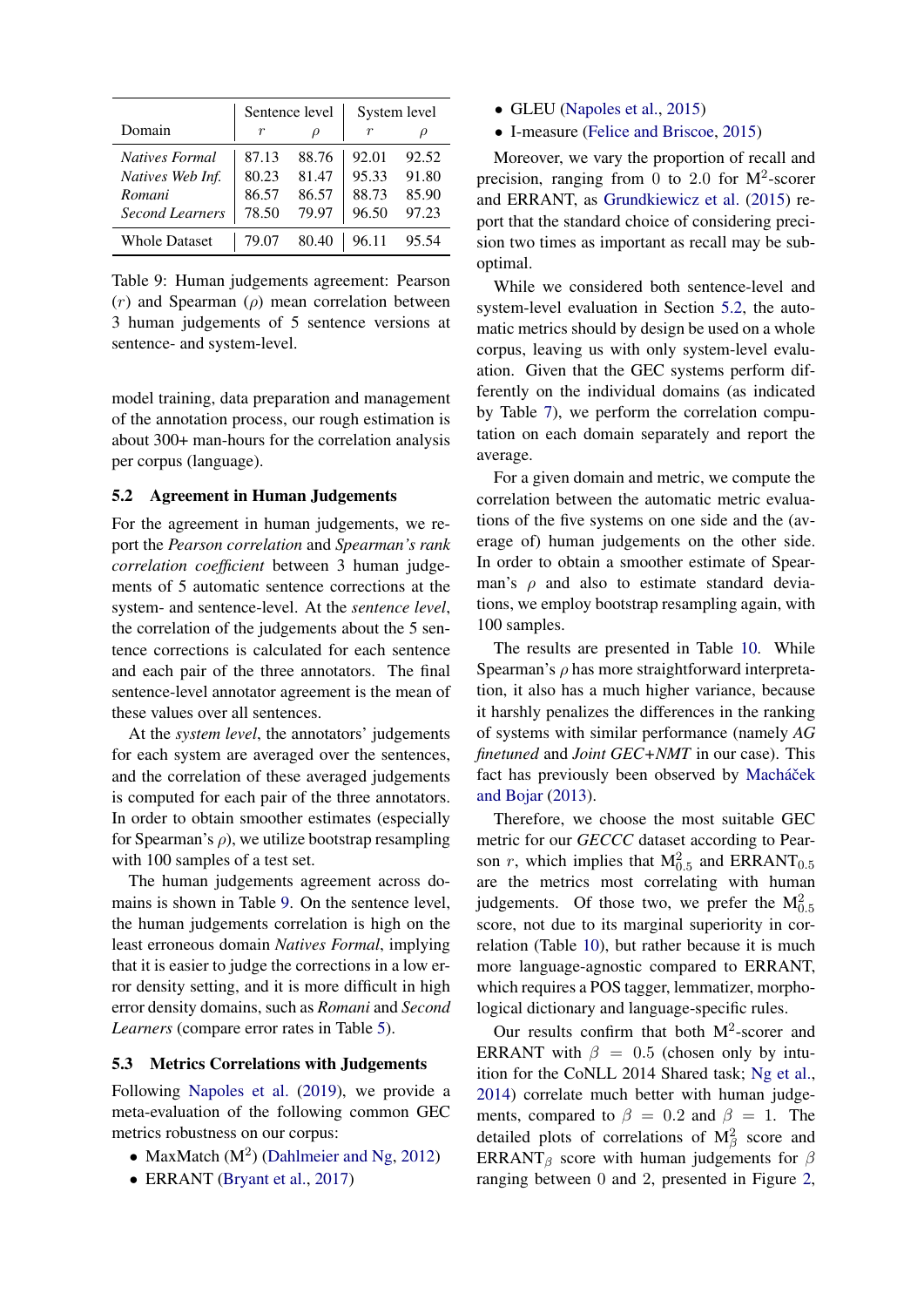<span id="page-10-1"></span>

Figure 2: Left: System-level Pearson correlation coefficient r between human annotation and  $M_{\beta}^2$ -scorer for various values of  $β$ . Right: The same correlation for ERRANT<sub>β</sub>.

<span id="page-10-0"></span>

|                              | System level     |                  |  |  |  |  |  |
|------------------------------|------------------|------------------|--|--|--|--|--|
| Metric                       | r                | $\mu$            |  |  |  |  |  |
| GLEU                         | $97.37 \pm 1.52$ | $92.28 \pm 6.19$ |  |  |  |  |  |
| I-measure                    | $95.37 \pm 2.16$ | $98.66 \pm 3.21$ |  |  |  |  |  |
| $M_0^2$ <sub>2</sub>         | $96.25 \pm 1.71$ | $93.27 + 9.45$   |  |  |  |  |  |
| $M_0^2$ 5                    | $98.28 \pm 1.03$ | $97.77 \pm 4.27$ |  |  |  |  |  |
| M <sub>10</sub> <sup>2</sup> | $95.62 \pm 1.81$ | $93.22 \pm 4.30$ |  |  |  |  |  |
| ERRANT <sub>0.2</sub>        | $94.66 \pm 2.44$ | $91.19 \pm 4.76$ |  |  |  |  |  |
| ERRANT <sub>0.5</sub>        | $98.28 \pm 1.04$ | $98.35 \pm 4.81$ |  |  |  |  |  |
| ERRANT <sub>1.0</sub>        | $95.70 \pm 1.80$ | $93.61 \pm 4.47$ |  |  |  |  |  |

Table 10: System-level Pearson (r) and Spearman  $(\rho)$  correlation between the automatic metric scores and human annotations.

show that optimal  $\beta$  in our case lies between 0.4 and 0.5. However, we opt to employ the widely used  $\beta = 0.5$  because of its prevalence and because the difference to the optimal  $\beta$  is marginal.

Our results are distinct from the results of [Grundkiewicz et al.](#page-13-13) [\(2015\)](#page-13-13), where  $\beta = 0.18$  correlates best on the *CoNLL 14 test set*. Nevertheless, [Napoles et al.](#page-13-1) [\(2019\)](#page-13-1) demonstrate that  $\beta = 0.5$ correlates slightly better than  $\beta = 0.2$  on the *FCE* dataset, but that  $\beta = 0.2$  correlates substantially better than  $\beta = 0.5$  on *Wikipedia* and also on *Yahoo* discussions (a dataset containing paragraphs of Yahoo! Answers, which are informal user answers to other users' questions).

In the latter work, [Napoles et al.](#page-13-1) [\(2019\)](#page-13-1) propose that larger  $\beta = 0.5$  correlate better on datasets with higher error rate and vice versa, given that the *FCE* dataset has 20.2% token error rate, compared to the error rates of 9.8% and 10.5% of *Wikipedia* and *Yahoo*, respectively. The hypothesis seems to extend to our results and the results of [Grund](#page-13-13)[kiewicz et al.](#page-13-13) [\(2015\)](#page-13-13), considering that the *GECCC* dataset and the *CoNLL 14 test set* have token error rates of 18.2% and 8.2%, respectively.

### 5.4 GEC Systems Results

Table [7](#page-7-1) presents both human scores for the GEC systems described in Section [4](#page-6-2) and also results obtained by the chosen  $M_{0.5}^2$  metric. The results are presented both on the individual domains and the entire dataset. Measuring over the entire dataset, human judgements and the  $M^2$ -scorer rank the systems in accordance.

Judged by the human annotators, all systems are better than the "do nothing" baseline (the *Original*) measured over the entire dataset, although *Korektor* makes harmful changes in two domains: *Natives Formal* and *Natives Web Informal*. These two domains contain frequent named entities, which upon an eager change disturb the meaning of a sentence, leading to severe penalization by human annotators. *Korektor* is also not capable of deleting, inserting, splitting or joining tokens. The fact that *Korektor* sometimes performs detrimental changes cannot be revealed by the  $M^2$ -scorer as it assigns zero score to the *Original* baseline and does not allow negative scores.

The human judgements confirm that there is still a large gap between the optimal *Reference* score and the best performing models. Regarding the domains, the neural models in the finetuned mode that had access to data from all domains seemed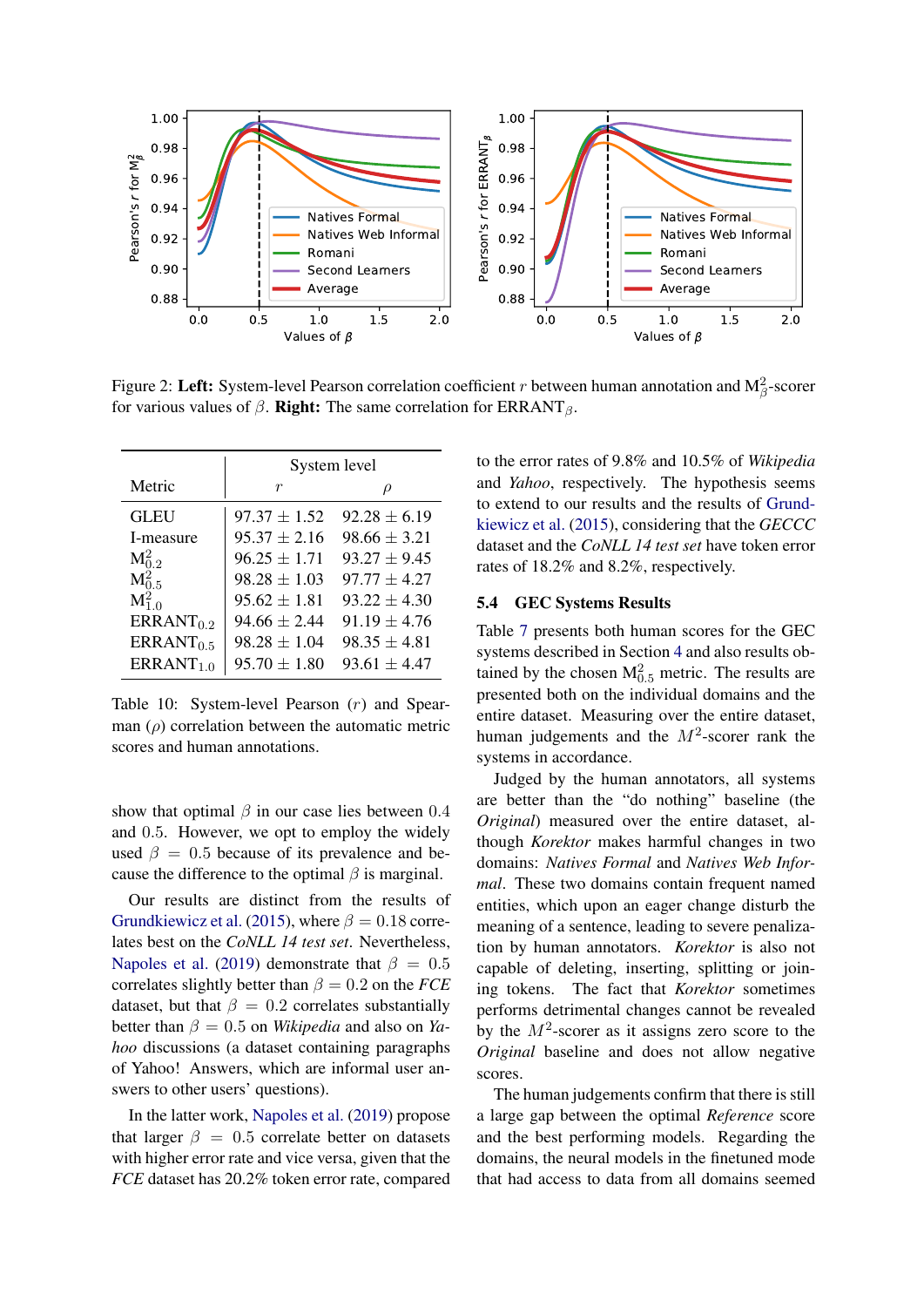to improve the results consistently across each domain. However, given the fact that the source sentences in the *Second Learners* domain received the worst scores by human annotators, this domain seems to hold the greatest potential for future improvements.

# 6 Conclusions

We release a new Czech GEC corpus, the *Grammar Error Correction Corpus for Czech* (*GECCC*). This large corpus with 83 058 sentences covers four diverse domains, including essays written by native students, informal website texts, essays written by Romani ethnic minority children and teenagers and essays written by nonnative speakers. All domains are professionally annotated for GEC errors in a unified manner, and errors were automatically categorized with a Czech-specific version of ERRANT released at [https://github.com/ufal/errant\\_czech](https://github.com/ufal/errant_czech). We compare several strong Czech GEC systems, and finally, we provide a meta-evaluation of common GEC metrics across domains in our data. We conclude that M<sup>2</sup> and ERRANT scores with  $\beta$  = 0.5 are the measures most correlating with human judgements on our dataset, and we choose the  $M_{0.5}^2$  as the preferred metric for the *GECCC* dataset. The corpus is publicly available under the CC BY-SA 4.0 license at [http://hdl.handle.](http://hdl.handle.net/11234/1-4639) [net/11234/1-4639](http://hdl.handle.net/11234/1-4639).

# Acknowledgements

This work has been supported by the Grant Agency of the Czech Republic, project EXPRO LUSyD (GX20-16819X). This research was also partially supported by SVV project number 260 575 and GAUK 578218 of the Charles University. The work described herein has been supported by and has been using language resources stored by the LINDAT/CLARIAH-CZ Research Infrastructure (<https://lindat.cz>) of the Ministry of Education, Youth and Sports of the Czech Republic (Project No. LM2018101). This work was supported by the European Regional Development Fund project "Creativity and Adaptability as Conditions of the Success of Europe in an Interrelated World" (reg. no.: CZ.02.1.01/0.0/0.0/16\_019/0000734).

We would also like to thank the reviewers and the TACL action editor for their thoughtful comments, which helped to improve this work.

# References

- <span id="page-11-5"></span>Leonard E Baum and Ted Petrie. 1966. Statistical Inference for Probabilistic Functions of Finite State Markov Chains. *The annals of mathematical statistics*, 37(6):1554–1563.
- <span id="page-11-6"></span>Ondřej Bojar, Rajen Chatterjee, Christian Federmann, Yvette Graham, Barry Haddow, Matthias Huck, Antonio Jimeno Yepes, Philipp Koehn, Varvara Logacheva, Christof Monz, Matteo Negri, Aurélie Névéol, Mariana Neves, Martin Popel, Matt Post, Raphael Rubino, Carolina Scarton, Lucia Specia, Marco Turchi, Karin Verspoor, and Marcos Zampieri. 2016. [Find](https://doi.org/10.18653/v1/W16-2301)[ings of the 2016 Conference on Machine Trans](https://doi.org/10.18653/v1/W16-2301)[lation.](https://doi.org/10.18653/v1/W16-2301) In *Proceedings of the First Conference on Machine Translation: Volume 2, Shared Task Papers*, pages 131–198, Berlin, Germany. Association for Computational Linguistics.
- <span id="page-11-2"></span>Máša Boˇrkovcová. 2007. *Romský etnolekt ˇceštiny*. Signeta, Praha.
- <span id="page-11-3"></span>Máša Bořkovcová. 2017. [Romský etnolekt](https://www.czechency.org/slovnik/ROMSK%C3%9D%20ETNOLEKT%20%C4%8CE%C5%A0TINY) češtiny. In Petr Karlík, Marek Nekula, and Jana Pleskalová, editors, *Nový encyklopedický slovník ˇceštiny*. Nakladatelství Lidové Noviny.
- <span id="page-11-0"></span>Adriane Boyd. 2018. [Using Wikipedia Edits in](http://aclweb.org/anthology/W18-6111) [Low Resource Grammatical Error Correction.](http://aclweb.org/anthology/W18-6111) In *Proceedings of the 4th Workshop on Noisy User-generated Text*. Association for Computational Linguistics.
- <span id="page-11-4"></span>Adriane Boyd, Jirka Hana, Lionel Nicolas, Detmar Meurers, Katrin Wisniewski, Andrea Abel, Karin Schöne, Barbora Štindlová, and Chiara Vettori. 2014. [The MERLIN corpus: Learner](http://www.lrec-conf.org/proceedings/lrec2014/pdf/606_Paper.pdf) [Language and the CEFR.](http://www.lrec-conf.org/proceedings/lrec2014/pdf/606_Paper.pdf) In *Proceedings of the Ninth International Conference on Language Resources and Evaluation (LREC'14)*, pages 1281–1288, Reykjavik, Iceland. European Language Resources Association (ELRA).
- <span id="page-11-1"></span>Christopher Bryant, Mariano Felice, Øistein E. Andersen, and Ted Briscoe. 2019. [The BEA-](https://doi.org/10.18653/v1/W19-4406)[2019 Shared Task on Grammatical Error Cor](https://doi.org/10.18653/v1/W19-4406)[rection.](https://doi.org/10.18653/v1/W19-4406) In *Proceedings of the Fourteenth Workshop on Innovative Use of NLP for Building Educational Applications*, pages 52–75, Florence, Italy. Association for Computational Linguistics.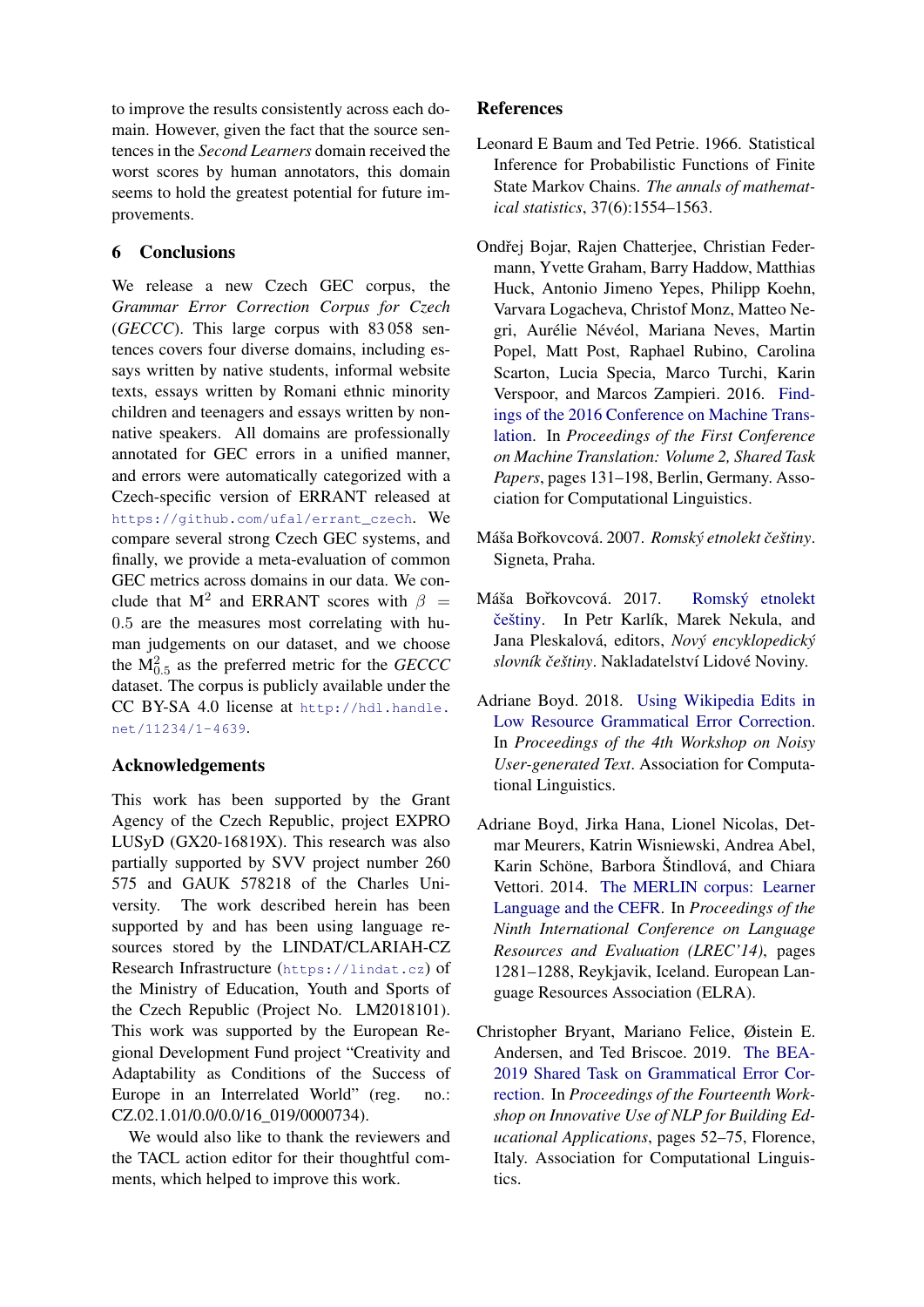- <span id="page-12-7"></span>Christopher Bryant, Mariano Felice, and Ted Briscoe. 2017. [Automatic Annotation and Eval](https://doi.org/10.18653/v1/P17-1074)[uation of Error Types for Grammatical Error](https://doi.org/10.18653/v1/P17-1074) [Correction.](https://doi.org/10.18653/v1/P17-1074) In *Proceedings of the 55th Annual Meeting of the Association for Computational Linguistics (Volume 1: Long Papers)*, pages 793–805, Vancouver, Canada. Association for Computational Linguistics.
- <span id="page-12-5"></span>Christopher Bryant and Hwee Tou Ng. 2015. [How](https://www.aclweb.org/anthology/P15-1068) [Far are We from Fully Automatic High Qual](https://www.aclweb.org/anthology/P15-1068)[ity Grammatical Error Correction?](https://www.aclweb.org/anthology/P15-1068) In *Proceedings of the 53rd Annual Meeting of the Association for Computational Linguistics and the 7th International Joint Conference on Natural Language Processing (Volume 1: Long Papers)*, pages 697–707, Beijing, China. Association for Computational Linguistics.
- <span id="page-12-10"></span>Yo Joong Choe, Jiyeon Ham, Kyubyong Park, and Yeoil Yoon. 2019. [A Neural Grammatical Error](https://doi.org/10.18653/v1/W19-4423) [Correction System Built On Better Pre-training](https://doi.org/10.18653/v1/W19-4423) [and Sequential Transfer Learning.](https://doi.org/10.18653/v1/W19-4423) In *Proceedings of the Fourteenth Workshop on Innovative Use of NLP for Building Educational Applications*, pages 213–227, Florence, Italy. Association for Computational Linguistics.
- <span id="page-12-8"></span>Shamil Chollampatt, Weiqi Wang, and Hwee Tou Ng. 2019. Cross-Sentence Grammatical Error Correction. In *Proceedings of the 57th Annual Meeting of the Association for Computational Linguistics*, pages 435–445.
- <span id="page-12-3"></span>Teodor-Mihai Cotet, Stefan Ruseti, and Mihai Dascalu. 2020. Neural Grammatical Error Correction for Romanian. In *2020 IEEE 32nd International Conference on Tools with Artificial Intelligence (ICTAI)*, pages 625–631.
- <span id="page-12-6"></span>Daniel Dahlmeier and Hwee Tou Ng. 2012. [Bet](https://www.aclweb.org/anthology/N12-1067)[ter Evaluation for Grammatical Error Correc](https://www.aclweb.org/anthology/N12-1067)[tion.](https://www.aclweb.org/anthology/N12-1067) In *Proceedings of the 2012 Conference of the North American Chapter of the Association for Computational Linguistics: Human Language Technologies*, pages 568–572, Montréal, Canada. Association for Computational Linguistics.
- <span id="page-12-0"></span>Daniel Dahlmeier, Hwee Tou Ng, and Siew Mei Wu. 2013. [Building a Large Annotated Cor](https://www.aclweb.org/anthology/W13-1703)[pus of Learner English: The NUS Corpus of](https://www.aclweb.org/anthology/W13-1703) [Learner English.](https://www.aclweb.org/anthology/W13-1703) In *Proceedings of the Eighth*

*Workshop on Innovative Use of NLP for Building Educational Applications*, pages 22–31, Atlanta, Georgia. Association for Computational Linguistics.

- <span id="page-12-4"></span>Vidas Daudaravicius, Rafael E. Banchs, Elena Volodina, and Courtney Napoles. 2016. [A Re](https://doi.org/10.18653/v1/W16-0506)[port on the Automatic Evaluation of Scientific](https://doi.org/10.18653/v1/W16-0506) [Writing Shared Task.](https://doi.org/10.18653/v1/W16-0506) In *Proceedings of the 11th Workshop on Innovative Use of NLP for Building Educational Applications*, pages 53– 62, San Diego, CA. Association for Computational Linguistics.
- <span id="page-12-2"></span>Sam Davidson, Aaron Yamada, Paloma Fernandez Mira, Agustina Carando, Claudia H. Sanchez Gutierrez, and Kenji Sagae. 2020. [De](https://www.aclweb.org/anthology/2020.lrec-1.894)[veloping NLP Tools with a New Corpus of](https://www.aclweb.org/anthology/2020.lrec-1.894) [Learner Spanish.](https://www.aclweb.org/anthology/2020.lrec-1.894) In *Proceedings of the 12th Language Resources and Evaluation Conference*, pages 7238–7243, Marseille, France. European Language Resources Association.
- <span id="page-12-11"></span>Michael P Fay and Dean A Follmann. 2002. [De](https://doi.org/10.1198/000313002753631385)[signing Monte Carlo Implementations of Per](https://doi.org/10.1198/000313002753631385)[mutation or Bootstrap Hypothesis Tests.](https://doi.org/10.1198/000313002753631385) *The American Statistician*, 56(1):63–70.
- <span id="page-12-13"></span>Mariano Felice and Ted Briscoe. 2015. [Towards](https://doi.org/10.3115/v1/N15-1060) [a standard evaluation method for grammatical](https://doi.org/10.3115/v1/N15-1060) [error detection and correction.](https://doi.org/10.3115/v1/N15-1060) In *Proceedings of the 2015 Conference of the North American Chapter of the Association for Computational Linguistics: Human Language Technologies*, pages 578–587, Denver, Colorado. Association for Computational Linguistics.
- <span id="page-12-1"></span>Simon Flachs, Ophélie Lacroix, Helen Yannakoudakis, Marek Rei, and Anders Søgaard. 2020. [Grammatical Error Correction in Low](https://doi.org/10.18653/v1/2020.emnlp-main.680) [Error Density Domains: A New Benchmark and](https://doi.org/10.18653/v1/2020.emnlp-main.680) [Analyses.](https://doi.org/10.18653/v1/2020.emnlp-main.680) In *Proceedings of the 2020 Conference on Empirical Methods in Natural Language Processing (EMNLP)*, pages 8467–8478, Online. Association for Computational Linguistics.
- <span id="page-12-9"></span>G David Forney. 1973. The Viterbi algorithm. *Proceedings of the IEEE*, 61(3):268–278.
- <span id="page-12-12"></span>Axel Gandy. 2009. [Sequential Implementation](https://doi.org/10.1198/jasa.2009.tm08368) [of Monte Carlo Tests With Uniformly Bounded](https://doi.org/10.1198/jasa.2009.tm08368) [Resampling Risk.](https://doi.org/10.1198/jasa.2009.tm08368) *Journal of the American Statistical Association*, 104(488):1504–1511.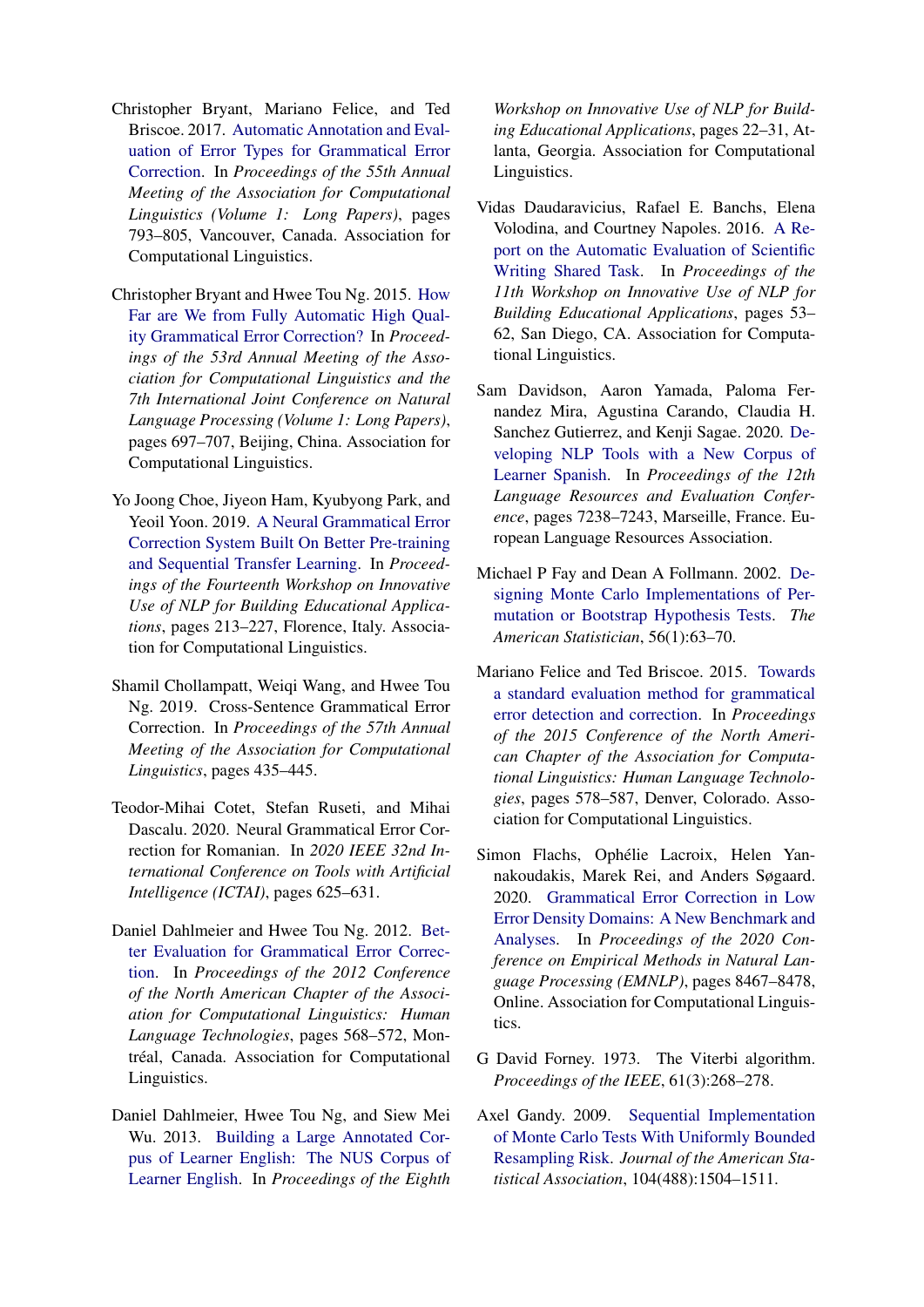- <span id="page-13-2"></span>Sylvianne Granger. 1998. *Learner English on Computer*, chapter The computer learner corpus: A versatile new source of data for SLA research. Addison Wesley Longman, London & New York.
- <span id="page-13-8"></span>Roman Grundkiewicz and Marcin Junczys-Dowmunt. 2019. [Minimally-Augmented](https://doi.org/10.18653/v1/D19-5546) [Grammatical Error Correction.](https://doi.org/10.18653/v1/D19-5546) In *Proceedings of the 5th Workshop on Noisy User-generated Text (W-NUT 2019)*, pages 357–363, Hong Kong, China. Association for Computational Linguistics.
- <span id="page-13-13"></span>Roman Grundkiewicz, Marcin Junczys-Dowmunt, and Edward Gillian. 2015. [Human Evaluation](https://doi.org/10.18653/v1/D15-1052) [of Grammatical Error Correction Systems.](https://doi.org/10.18653/v1/D15-1052) In *Proceedings of the 2015 Conference on Empirical Methods in Natural Language Processing*, pages 461–470, Lisbon, Portugal. Association for Computational Linguistics.
- <span id="page-13-4"></span>Ivan Habernal, Tomáš Ptáček, and Josef Steinberger. 2013a. [Facebook Data for Sentiment](http://hdl.handle.net/11858/00-097C-0000-0022-FE82-7) [Analysis.](http://hdl.handle.net/11858/00-097C-0000-0022-FE82-7) LINDAT/CLARIAH-CZ digital library at the Institute of Formal and Applied Linguistics (ÚFAL), Faculty of Mathematics and Physics, Charles University.
- <span id="page-13-5"></span>Ivan Habernal, Tomáš Ptáček, and Josef Steinberger. 2013b. Sentiment Analysis in Czech Social Media Using Supervised Machine Learning. In *Proceedings of the 4th Workshop on Computational Approaches to Subjectivity, Sentiment and Social Media Analysis*, pages 65– 74, Atlanta, Georgia. Association for Computational Linguistics.
- <span id="page-13-6"></span>Jan Hajič, Jaroslava Hlaváčová, Marie Mikulová, Milan Straka, and Barbora Štěpánková. 2020. [MorfFlex CZ 2.0.](http://hdl.handle.net/11234/1-3186) LINDAT/CLARIN digital library at the Institute of Formal and Applied Linguistics (ÚFAL), Faculty of Mathematics and Physics, Charles University.
- <span id="page-13-3"></span>Maarten Janssen. 2016. [TEITOK: Text-Faithful](http://www.lrec-conf.org/proceedings/lrec2016/pdf/651_Paper.pdf) [Annotated Corpora.](http://www.lrec-conf.org/proceedings/lrec2016/pdf/651_Paper.pdf) In *Proceedings of the Tenth International Conference on Language Resources and Evaluation (LREC 2016)*, pages 4037–4043, Paris, France. European Language Resources Association (ELRA).
- <span id="page-13-9"></span>Tom Kocmi, Martin Popel, and Ondrej Bojar. 2020. [Announcing CzEng 2.0 Paral-](http://arxiv.org/abs/2007.03006v1)

[lel Corpus with over 2 Gigawords.](http://arxiv.org/abs/2007.03006v1) *CoRR*, abs/2007.03006v1.

- <span id="page-13-11"></span>Jared Lichtarge, Chris Alberti, and Shankar Kumar. 2020. [Data Weighted Training Strategies](https://doi.org/10.1162/tacl_a_00336) [for Grammatical Error Correction.](https://doi.org/10.1162/tacl_a_00336) *Transactions of the Association for Computational Linguistics*, 8:634–646.
- <span id="page-13-10"></span>Jared Lichtarge, Chris Alberti, Shankar Kumar, Noam Shazeer, Niki Parmar, and Simon Tong. 2019. [Corpora Generation for Grammatical Er](https://doi.org/10.18653/v1/N19-1333)[ror Correction.](https://doi.org/10.18653/v1/N19-1333) In *Proceedings of the 2019 Conference of the North American Chapter of the Association for Computational Linguistics: Human Language Technologies, Volume 1 (Long and Short Papers)*, pages 3291–3301, Minneapolis, Minnesota. Association for Computational Linguistics.
- <span id="page-13-14"></span>Matouš Macháček and Ondřej Bojar. 2013. [Re](https://www.aclweb.org/anthology/W13-2202)[sults of the WMT13 Metrics Shared Task.](https://www.aclweb.org/anthology/W13-2202) In *Proceedings of the Eighth Workshop on Statistical Machine Translation*, pages 45–51, Sofia, Bulgaria. Association for Computational Linguistics.
- <span id="page-13-7"></span>Jakub Náplava, Martin Popel, Milan Straka, and Jana Straková. 2021. [Understanding Model Ro](https://doi.org/10.18653/v1/2021.wnut-1.38)[bustness to User-generated Noisy Texts.](https://doi.org/10.18653/v1/2021.wnut-1.38) In *Proceedings of the Seventh Workshop on Noisy User-generated Text (W-NUT 2021)*, pages 340–350, Online. Association for Computational Linguistics.
- <span id="page-13-0"></span>Jakub Náplava and Milan Straka. 2019. Grammatical Error Correction in Low-Resource Scenarios. In *Proceedings of the 5th Workshop on Noisy User-generated Text (W-NUT 2019)*, pages 346–356, Stroudsburg, PA, USA. Association for Computational Linguistics.
- <span id="page-13-1"></span>Courtney Napoles, Maria Nădejde, and Joel Tetreault. 2019. [Enabling Robust Grammati](https://doi.org/10.1162/tacl_a_00282)[cal Error Correction in New Domains: Data](https://doi.org/10.1162/tacl_a_00282) [Sets, Metrics, and Analyses.](https://doi.org/10.1162/tacl_a_00282) *Transactions of the Association for Computational Linguistics*, 7:551–566.
- <span id="page-13-12"></span>Courtney Napoles, Keisuke Sakaguchi, Matt Post, and Joel Tetreault. 2015. [Ground Truth for](https://doi.org/10.3115/v1/P15-2097) [Grammatical Error Correction Metrics.](https://doi.org/10.3115/v1/P15-2097) In *Proceedings of the 53rd Annual Meeting of the Association for Computational Linguistics and*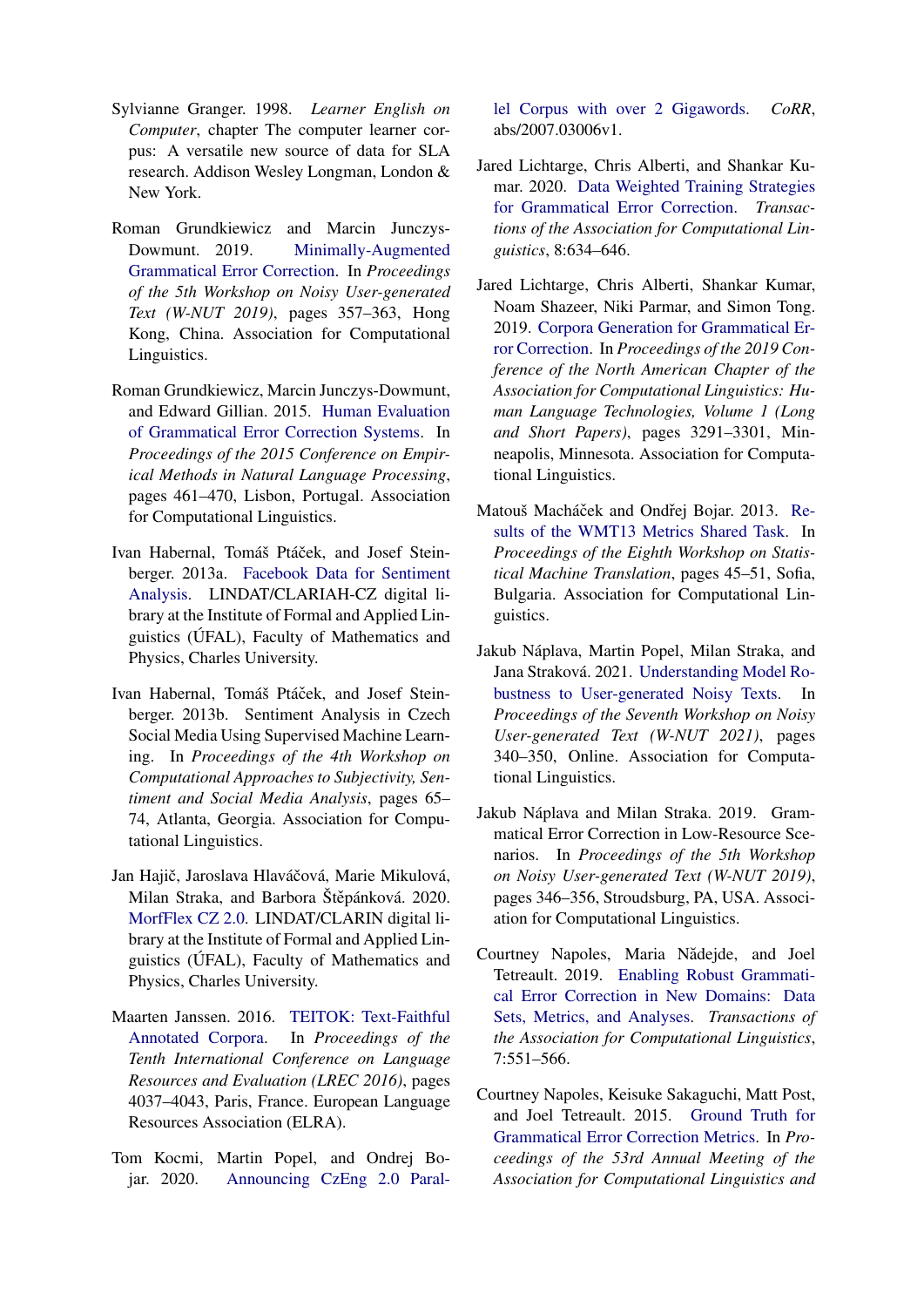*the 7th International Joint Conference on Natural Language Processing (Volume 2: Short Papers)*, pages 588–593, Beijing, China. Association for Computational Linguistics.

- <span id="page-14-1"></span>Courtney Napoles, Keisuke Sakaguchi, and Joel Tetreault. 2017. [JFLEG: A Fluency Corpus and](https://www.aclweb.org/anthology/E17-2037) [Benchmark for Grammatical Error Correction.](https://www.aclweb.org/anthology/E17-2037) In *Proceedings of the 15th Conference of the European Chapter of the Association for Computational Linguistics: Volume 2, Short Papers*, pages 229–234, Valencia, Spain. Association for Computational Linguistics.
- <span id="page-14-0"></span>Hwee Tou Ng, Siew Mei Wu, Ted Briscoe, Christian Hadiwinoto, Raymond Hendy Susanto, and Christopher Bryant. 2014. [The CoNLL-2014](https://doi.org/10.3115/v1/W14-1701) [Shared Task on Grammatical Error Correction.](https://doi.org/10.3115/v1/W14-1701) In *Proceedings of the Eighteenth Conference on Computational Natural Language Learning: Shared Task*, pages 1–14, Baltimore, Maryland. Association for Computational Linguistics.
- <span id="page-14-10"></span>Hwee Tou Ng, Siew Mei Wu, Yuanbin Wu, Christian Hadiwinoto, and Joel Tetreault. 2013. [The](https://www.aclweb.org/anthology/W13-3601) [CoNLL-2013 Shared Task on Grammatical Er](https://www.aclweb.org/anthology/W13-3601)[ror Correction.](https://www.aclweb.org/anthology/W13-3601) In *Proceedings of the Seventeenth Conference on Computational Natural Language Learning: Shared Task*, pages 1–12, Sofia, Bulgaria. Association for Computational Linguistics.
- <span id="page-14-6"></span>Joakim Nivre, Marie-Catherine de Marneffe, Filip Ginter, Jan Hajič, Christopher D. Manning, Sampo Pyysalo, Sebastian Schuster, Francis Tyers, and Daniel Zeman. 2020. [Universal De](https://www.aclweb.org/anthology/2020.lrec-1.497)[pendencies v2: An Evergrowing Multilingual](https://www.aclweb.org/anthology/2020.lrec-1.497) [Treebank Collection.](https://www.aclweb.org/anthology/2020.lrec-1.497) In *Proceedings of the 12th Language Resources and Evaluation Conference*, pages 4034–4043, Marseille, France. European Language Resources Association.
- <span id="page-14-12"></span>Jekaterina Novikova, Ondřej Dušek, and Verena Rieser. 2018. [RankME: Reliable Human Rat](https://doi.org/10.18653/v1/N18-2012)[ings for Natural Language Generation.](https://doi.org/10.18653/v1/N18-2012) In *Proceedings of the 2018 Conference of the North American Chapter of the Association for Computational Linguistics: Human Language Technologies, Volume 2 (Short Papers)*, pages 72– 78, New Orleans, Louisiana. Association for Computational Linguistics.
- <span id="page-14-8"></span>Kostiantyn Omelianchuk, Vitaliy Atrasevych, Artem Chernodub, and Oleksandr Skurzhan-

skyi. 2020. [GECToR – Grammatical Error Cor](https://doi.org/10.18653/v1/2020.bea-1.16)[rection: Tag, Not Rewrite.](https://doi.org/10.18653/v1/2020.bea-1.16) In *Proceedings of the Fifteenth Workshop on Innovative Use of NLP for Building Educational Applications*, pages 163–170, Seattle, WA, USA, Online. Association for Computational Linguistics.

- <span id="page-14-7"></span>Michal Richter, Pavel Straňák, and Alexandr Rosen. 2012. [Korektor – A System for Con](http://www.aclweb.org/anthology/C12-2099)[textual Spell-Checking and Diacritics Comple](http://www.aclweb.org/anthology/C12-2099)[tion.](http://www.aclweb.org/anthology/C12-2099) In *Proceedings of COLING 2012: Posters*, pages 1019–1028, Mumbai, India. The COL-ING 2012 Organizing Committee.
- <span id="page-14-4"></span>Alexandr Rosen, Jiří Hana, Barbora Hladká, Tomáš Jelínek, Svatava Škodová, and Barbora Štindlová. 2020. *[Compiling and annotating a](https://dspace.cuni.cz/handle/20.500.11956/123103) [learner corpus for a morphologically rich lan](https://dspace.cuni.cz/handle/20.500.11956/123103)[guage – CzeSL, a corpus of non-native Czech](https://dspace.cuni.cz/handle/20.500.11956/123103)*. Karolinum, Charles University Press, Praha.
- <span id="page-14-9"></span>Sascha Rothe, Jonathan Mallinson, Eric Malmi, Sebastian Krause, and Aliaksei Severyn. 2021. [A Simple Recipe for Multilingual Grammatical](https://doi.org/10.18653/v1/2021.acl-short.89) [Error Correction.](https://doi.org/10.18653/v1/2021.acl-short.89) In *Proceedings of the 59th Annual Meeting of the Association for Computational Linguistics and the 11th International Joint Conference on Natural Language Processing (Volume 2: Short Papers)*, pages 702– 707, Online. Association for Computational Linguistics.
- <span id="page-14-5"></span>Alla Rozovskaya and Dan Roth. 2010. [Anno](https://www.aclweb.org/anthology/W10-1004)[tating ESL Errors: Challenges and Rewards.](https://www.aclweb.org/anthology/W10-1004) In *Proceedings of the NAACL HLT 2010 Fifth Workshop on Innovative Use of NLP for Building Educational Applications*, pages 28–36, Los Angeles, California. Association for Computational Linguistics.
- <span id="page-14-2"></span>Alla Rozovskaya and Dan Roth. 2019. [Grammar](https://www.aclweb.org/anthology/Q19-1001) [Error Correction in Morphologically Rich Lan](https://www.aclweb.org/anthology/Q19-1001)[guages: The Case of Russian.](https://www.aclweb.org/anthology/Q19-1001) *Transactions of the Association for Computational Linguistics*, 7:1–17.
- <span id="page-14-3"></span>Keisuke Sakaguchi, Courtney Napoles, Matt Post, and Joel Tetreault. 2016. Reassessing the Goals of Grammatical Error Correction: Fluency Instead of Grammaticality. *Transactions of the Association for Computational Linguistics*, 4:169–182.
- <span id="page-14-11"></span>Keisuke Sakaguchi and Benjamin Van Durme. 2018. [Efficient Online Scalar Annotation with](https://doi.org/10.18653/v1/P18-1020)